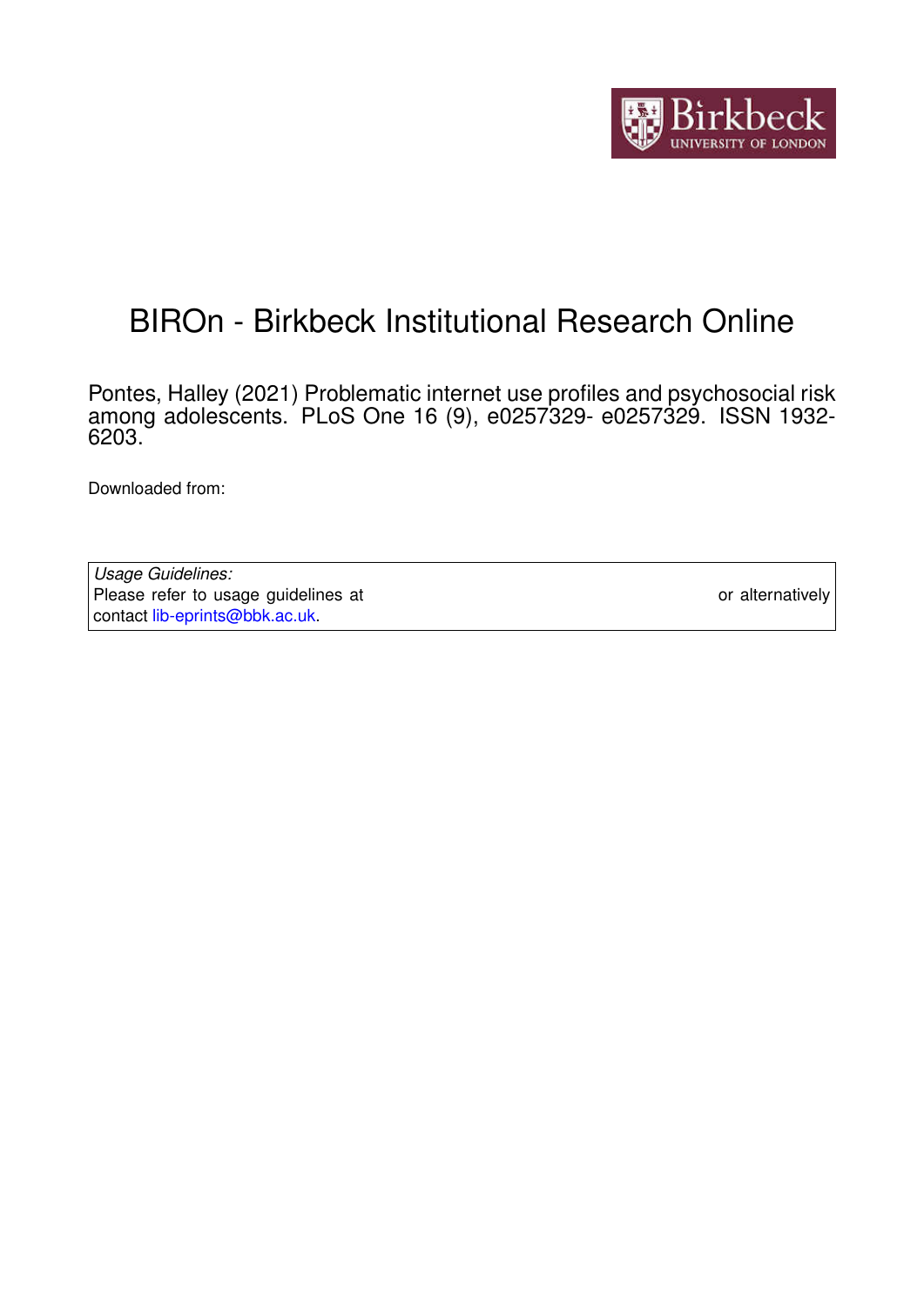

# **OPEN ACCESS**

**Citation:** Pontes HM, Macur M (2021) Problematic internet use profiles and psychosocial risk among adolescents. PLoS ONE 16(9): e0257329. [https://](https://doi.org/10.1371/journal.pone.0257329) [doi.org/10.1371/journal.pone.0257329](https://doi.org/10.1371/journal.pone.0257329)

**Editor:** Chung-Ying Lin, National Cheng Kung University College of Medicine, TAIWAN

**Received:** February 16, 2021

**Accepted:** August 27, 2021

**Published:** September 14, 2021

**Copyright:** © 2021 Pontes, Macur. This is an open access article distributed under the terms of the Creative Commons [Attribution](http://creativecommons.org/licenses/by/4.0/) License, which permits unrestricted use, distribution, and reproduction in any medium, provided the original author and source are credited.

**Data Availability Statement:** Interested readers are encouraged to forward enquires about the data set directly to the National Institute of Public Health of Slovenia by postal correspondence (Trubarjeva 2, 1000 Ljubljana, Slovenia), telephone (+386 1 2441 400), or by email [\(info@nijz.si](mailto:info@nijz.si)). We confirm that the authors received no special privileges in accessing the data and that the National Institute of Public Health of Slovenia did not influence any aspect of the present research as the study was conducted independently by the authors.

**Funding:** We acknowledge that this research has received financial support from Norway Grants

RESEARCH ARTICLE

# Problematic internet use profiles and psychosocial risk among adolescents

# **Halley M. Pontes[ID1](https://orcid.org/0000-0001-8020-7623) \*, Mirna Macur2**

**1** Department of Organizational Psychology, Birkbeck, University of London, London, United Kingdom, 2 Angela Boškin Faculty of Health Care, Jesenice, Slovenia

\* contactme@halleypontes.com

# Abstract

# **Objective**

Although Problematic Internet Use (PIU) is an emerging area of study in psychology, little is known about the unique features of specific subgroups of internet users and their psychosocial vulnerabilities within robust and nationwide populations.

# **Methods**

The aim of this study was to identify distinct latent groups of internet users based on their PIU risk and to compare their psychosocial outcomes. To achieve this, a nationally representative sample of adolescents of the same grade ( $N = 1,066$ , Mean<sub>age</sub> = 13.46 years, range = 12–16) was recruited from several schools in Slovenia through stratified random sampling.

# **Results**

A Latent Profile Analysis (LPA) revealed a two-class solution, with Class 1 ( $n = 853, 80\%)$ featuring 'low PIU risk' participants and Class 2 ( $n = 213$ , 20%) including 'high PIU risk' participants. Behaviorally, the main feature of Class 1 denoted 'time management difficulties' while Class 2 was best characterized by 'mood and time management issues'. Further frequentist and Bayesian analyses indicated that Class 2 presented greater psychosocial risk compared to Class 1 due to significantly higher levels of PIU (generalized and across specific PIU subfactors) coupled with lower levels of subjective well-being and self-control.

# **Conclusions**

Contrary to what was initially envisaged, the two classes did not differ in terms of perceived quality in parent-child relationship. This study shows that PIU patterns and symptom-severity may be developmentally specific, further highlighting the need for clinically age-adjusted PIU screening practices within epidemiological and healthcare settings.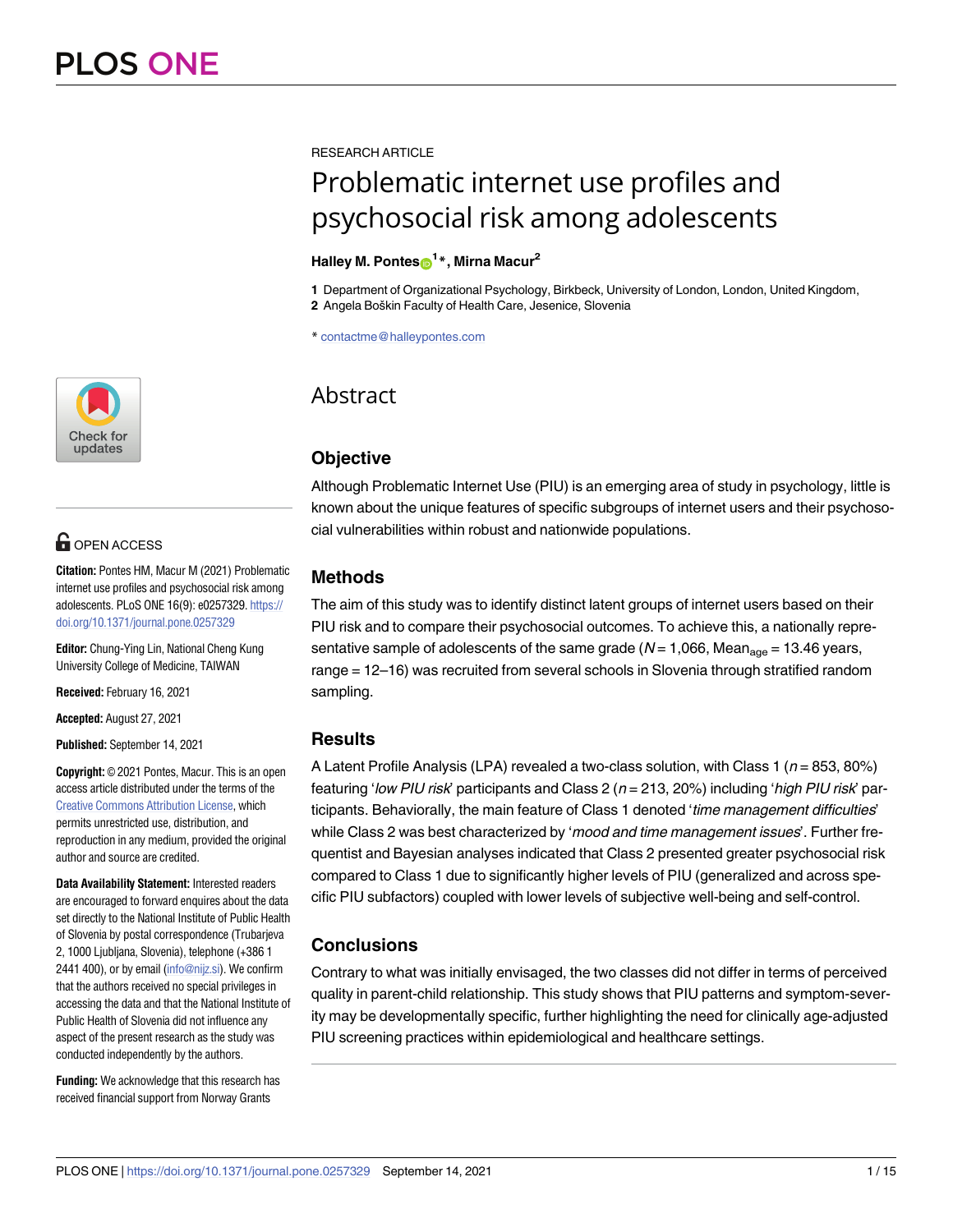<span id="page-2-0"></span>SI05-0007 and was conducted in partnership with the National Institute of Public Health of Slovenia and the Slovenian youth association No Excuse, managed by Dr. Mirna Macur.

**Competing interests:** The authors have declared that no competing interests exist.

## **Introduction**

The latest statistics suggest that approximately 4.66 billion individuals worldwide actively use the internet, representing a total global penetration rate of 59% [\[1\]](#page-12-0). Given the multiple functionalities and services offered by the internet as a contemporary leisure and professional tool, its use has been found to lead to several psychosocial benefits [\[2\]](#page-12-0), with social media use constituting a constructive coping strategy capable of helping internet users manage their loneliness and anxiety levels during unprecedented pandemic times [[3](#page-12-0)], and healthy forms (e.g., harmonious as opposed to obsessive passion) of online gaming engagement being associated with increased bonding capital, decreased loneliness, and enhanced well-being [\[4\]](#page-12-0).

Theoretically, these benefits can be understood within the Needs-Affordances-Features perspective  $[5]$  $[5]$  on technology (e.g., internet) use, which suggests that users' psychological needs drive their usage levels of specific digital technologies and features (e.g., social media, gaming, gambling, emailing, pornography, shopping, etc.), to the extent that such usage provides salient affordances that ultimately contribute to satisfying their basic psychological needs.

Notwithstanding this, the perils associated to excessive and dysregulated use of the internet have been widely documented within the psychological literature [[6](#page-12-0)], with the first studies on Problematic Internet Use (PIU), also controversially termed as 'Internet addiction' [\[7,8\]](#page-12-0), being published nearly 25 years ago [see [9,10\]](#page-12-0). Although, generalized PIU is not currently recognized as an official mental health disorder, gaming disorder [seen as a specific form of PIU, see [11\]](#page-12-0), has been recently recognized as a *bona fide* addictive disorder [\[12\]](#page-12-0), and previously proposed as a tentative disorder by the American Psychiatric Association (APA) under the term of 'Internet Gaming Disorder' [\[13\]](#page-12-0).

In relation to the epidemiological status of PIU, a number of key review studies reported important findings. A recent meta-analytic study reviewing 113 studies from 31 countries suggested a prevalence rate of PIU of 7%, with prevalence increasing over time and differing according to the assessment tool utilized [\[14\]](#page-12-0). In terms of gender-based prevalence, a recent meta-analysis of 101 studies from 34 nations [\[15\]](#page-12-0) reported that male internet users presented with higher PIU tendency compared to females, with the largest effect sizes in gender-based prevalence estimates being observed in Asia and the lowest in North America. As for geographical prevalence estimates, a meta-analysis of 80 studies from 31 countries covering seven world regions found a global prevalence of PIU of 6%, with the highest prevalence being observed in the Middle East region (10.9%), followed by North America (8%), and Southern and Eastern Europe (6.1%). Although epidemiology appears to vary across different regions, PIU vulnerability is relatively equivalent across Western and non-Western nations [[14](#page-12-0)].

Several studies have also widely documented the detrimental psychosocial impacts of PIU. A recent study investigating cognitive performance in PIU concluded that the existing evidence supports a significant association between PIU and decrements across a range of neuropsychological domains (e.g., inhibitory control, decision-making, and working memory) [\[16\]](#page-13-0). Further investigation indicated that PIU may result in sleep problems (i.e., decreased sleep quality and duration) [[17](#page-13-0)] and decreased perceived social support [\[18\]](#page-13-0).

Recently, Fumero, Marrero [\[19\]](#page-13-0) have investigated the role specific PIU risk factors linked to psychopathology (e.g., depression and anxiety), personality (e.g., aggressiveness, hostility, and sensation seeking self-esteem), and social factors (e.g., peer problems and family difficulties), and found that emotional personal factors (e.g., hostility, depression, and anxiety) had greater associations with PIU than social factors, with PIU being mainly associated with mood disturbances. In terms of comorbidities, PIU has been linked to greater levels of somatic symptoms, clinical depression, psychoticism, paranoid ideation, serious mental illness, and suicidality (i.e., ideations, plans, and attempts) [[20](#page-13-0)], with additional research supporting a consistent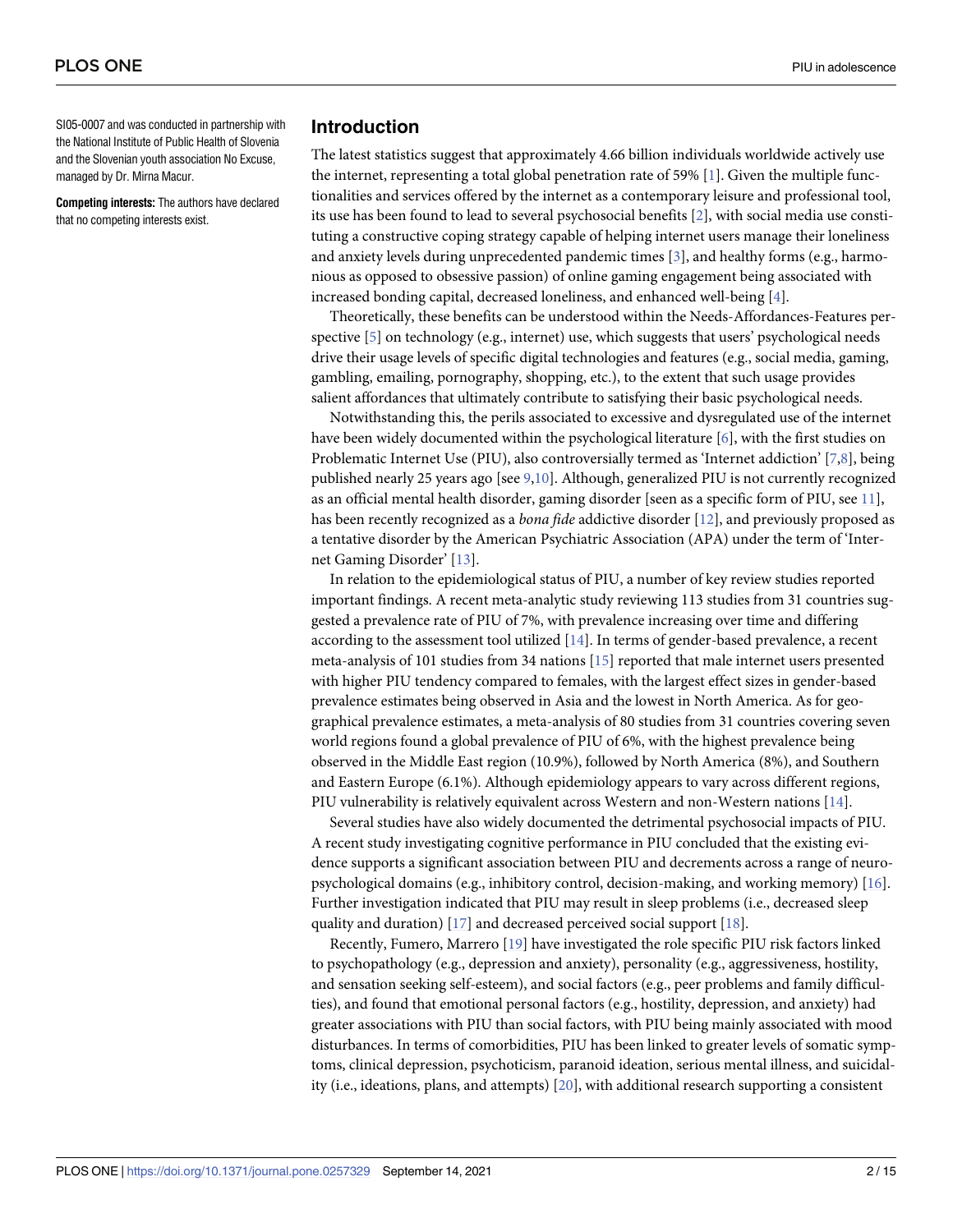<span id="page-3-0"></span>association between PIU and a wide range of adverse mental health outcomes such as attention deficit/hyperactivity disorder [[21](#page-13-0)], social anxiety [\[22\]](#page-13-0), and alcohol abuse [[23](#page-13-0)].

Despite its current unofficial clinical status, PIU affects a significant, albeit relatively small, portion of the population worldwide, further warranting additional scientific scrutiny on its potential impacts, especially within large-scale and nationwide studies that are able to provide more generalizable estimates regarding the pitfalls of PIU.

#### **The present study**

The main aim of the present study was twofold: (i) to identify and characterize unique subgroups of internet users based on their PIU risk in order to further (ii) compare their distinct psychosocial differences. To achieve this, we have opted to conduct a Latent Profile Analysis (LPA), because this analytical approach is usually employed to understand variables (or indicators) that can predict high-risk behaviors through identification of latent subgroups presenting varying risk levels [\[24,25\]](#page-13-0).

This statistical approach offers important advantages over more traditional dimensional approaches (e.g., factor analytical) because it does not assume that the probability of a response on a putative variable is a linear function of a latent factor, instead, the variables used in the LPA predict class membership based on the intersection of variables used in the model defining subgroups that differ in qualitative terms [[26](#page-13-0)]. Ultimately, this investigatory approach aligns with the latest recommendations to investigate problematic technology use behaviors employing non-confirmatory approaches [\[27\]](#page-13-0). Thus, in light of the existing literature and the aim established for this study, the two following exploratory working hypotheses were devised:

Hypothesis 1 (H1): specific latent subgroups among internet users will be identified based on their unique PIU patterns and risk. We expect that a unique typology of participants will emerge based on their intricate shared PIU risks.

Hypothesis 2 (H2): the latent subgroups of internet users identified in the LPA will differ in terms of their psychosocial risks whereby, when compared to participants showing lower risk, those experiencing higher risk will be expected to exhibit greater levels of PIU symptoms coupled with reduced levels of subjective well-being, quality in perceived parent-child relationship, and self-control levels.

Given the large amount of PIU studies using relatively low sample sizes recruited through convenience sampling, this study will contribute to the field by further helping build the knowledge base regarding the psychosocial risks associated with PIU within a large-scale and nationwide framework, generating findings that better reflect users' experiences and psychosocial vulnerabilities.

### **Material and methods**

#### **Participants**

Data for this study was collected nationwide in the context of a large epidemiological study in Slovenia. Participants were adolescents recruited via stratified random sampling using all primary school classes (i.e., eighth grade) as the primary sampling units. The stratification was based on the twelve statistical regions of Slovenia according to the Nomenclature of Territorial Units for Statistics (i.e., NUTS 3) and population density.

All school principals of the randomly sampled schools were contacted and invited to participate in the study. The study procedures were carried out in accordance with the Declaration of Helsinki. The Institutional Review Board of Nottingham Trent University (United Kingdom) and the National Institute of Public Health (Slovenia) approved the study. All subjects were informed about the study and they all provided written informed consent. Parental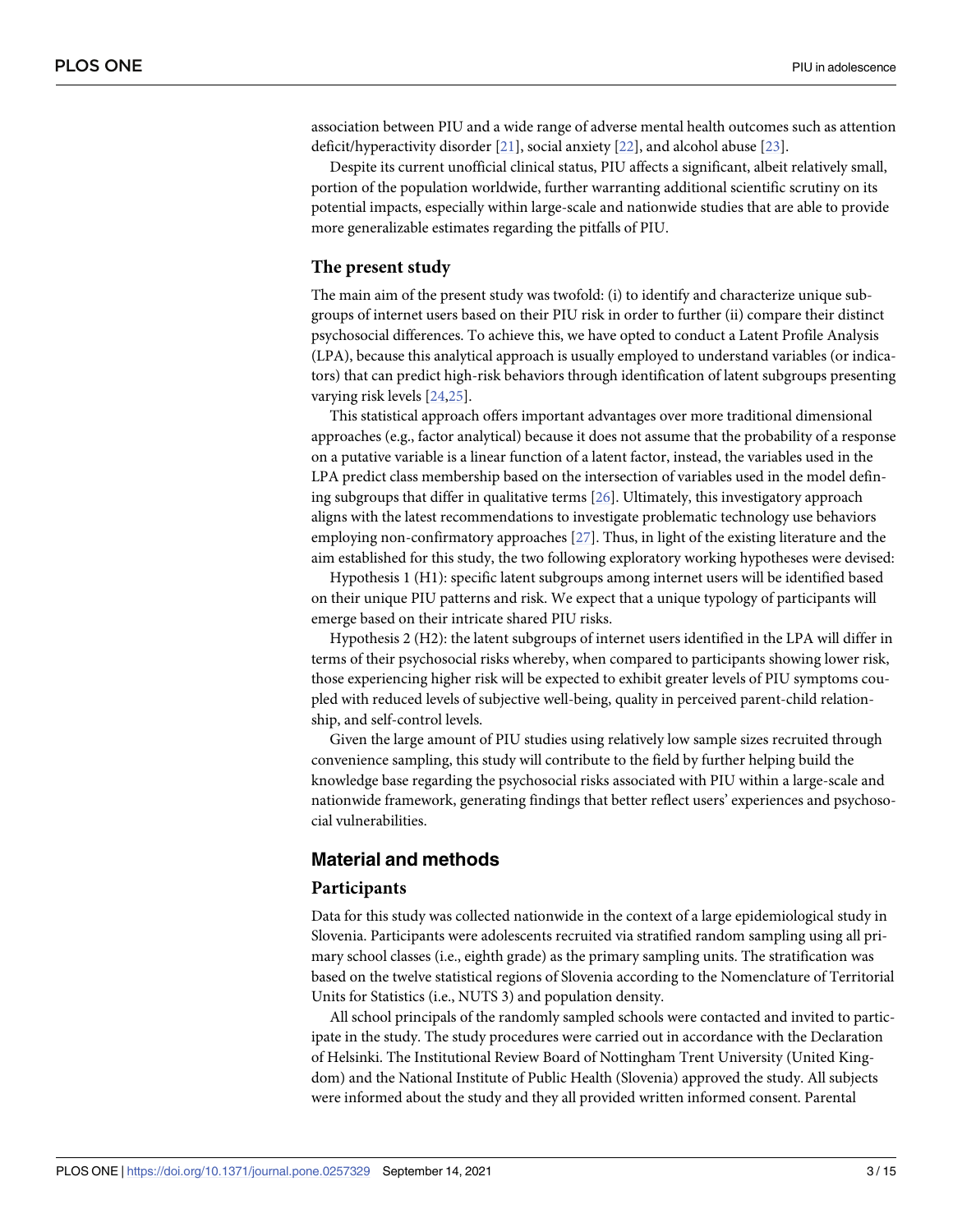<span id="page-4-0"></span>written informed consent was provided by parents and/or legal guardians of participants aged below 15 years.

A computer-assisted survey containing all main measures of the study was administered by trained staff and electronically completed by all participants in the school setting (April to May 2015). Prior to the data collection, informed consent was obtained from all parents and/or legal guardians, and a sample of 1,095 participants was initially recruited to the present study. All participants presenting with severe missing values (i.e.,  $\geq$  10%,  $n = 24$ , 2.2%) and carelessness or inattentiveness when filling out the survey (i.e.,  $\geq$  50% response invariability, *n* = 5, 0.5%) were excluded. Thus, the effective sample comprised 1,066 adolescents (*Meanage* = 13.46 years,  $SD_{age} = 0.58$ ) (see Table 1).

#### **Measures**

**Sociodemographic and internet use data.** Sociodemographic data were collected on participants' age, gender, and region of residence. Moreover, internet use behaviors included assessing participants daily time spent on the internet for leisure purposes (i.e., number of hours) on weekdays and weekends in general and through their mobile phones more specifically.

| Sociodemographic features                                                     |              |
|-------------------------------------------------------------------------------|--------------|
| Age (years) (mean, SD)                                                        | 13.46 (0.58) |
| Gender (female) $(n, %)$                                                      | 533 (50)     |
| Age distribution $(n, %)$                                                     |              |
| 12-year-olds                                                                  | 19(1.78)     |
| 13-year-olds                                                                  | 566 (53.10)  |
| 14-year-olds                                                                  | 456 (42.78)  |
| 15-year-olds                                                                  | 23(2.16)     |
| 16-year-olds                                                                  | 2(0.18)      |
| Geographic Region $(n, %)^a$                                                  |              |
| Pomurska                                                                      | 138(5.61)    |
| Podravska                                                                     | 242 (14.42)  |
| Koroška                                                                       | 45 (3.79)    |
| Savinjska                                                                     | 81 (12.68)   |
| Zasavska                                                                      | 57(2.59)     |
| Posavska                                                                      | 22(3.81)     |
| Jugovzhodna Slovenija                                                         | 86 (7.41)    |
| Osrednjeslovenska                                                             | 227 (26.21)  |
| Gorenjska                                                                     | 104(10.53)   |
| Primorsko-notranjska                                                          | 20(2.51)     |
| Goriška                                                                       | 23(5.92)     |
| Obalno-kraška                                                                 | 21(4.58)     |
| Internet use behaviors (hours) (mean, SD)                                     |              |
| Daily time spent on the internet on weekdays for leisure                      | 2.87(2.55)   |
| Daily time spent on the internet on weekdays for leisure through mobile phone | 1.75(2.40)   |
| Daily time spent on the internet on weekends for leisure                      | 3.34(2.87)   |
| Daily time spent on the internet on weekends for leisure through mobile phone | 1.99(2.44)   |

**Table 1. Main sociodemographic characteristics of the sample (N = 1,066).**

*Note*. Estimates were computed using sampling weights unless otherwise specified. SD = standard deviation. <sup>a</sup> Percentages do not add up to 100% due to rounding inaccuracies.

<https://doi.org/10.1371/journal.pone.0257329.t001>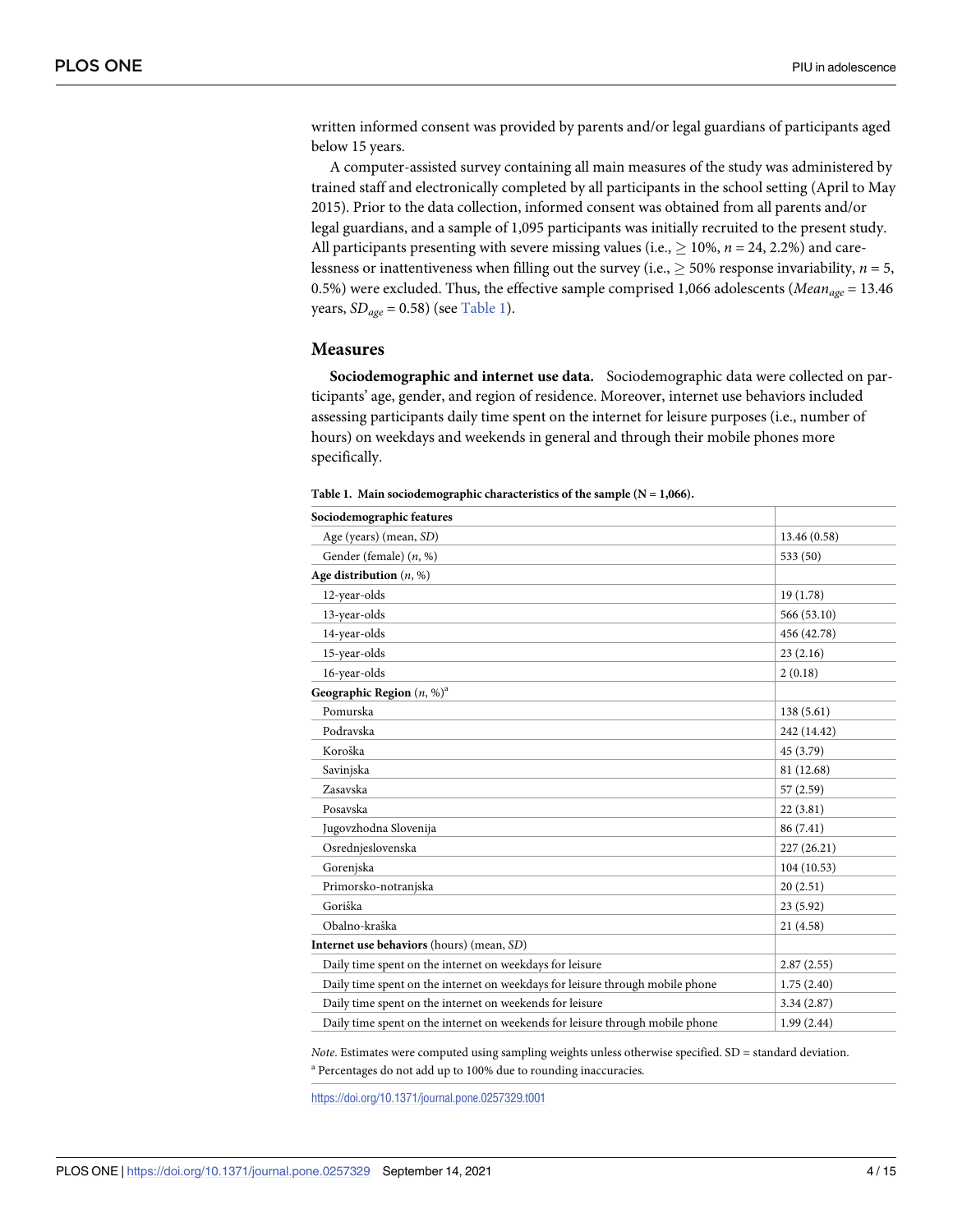<span id="page-5-0"></span>**Problematic internet use.** The Problematic Internet Use Questionnaire Short-Form (PIUQ-SF-6) [\[28\]](#page-13-0) was used to assess PIU. This brief tool conceptualizes PIU according to three subfactors: Obsession (items 2: "*How often do you feel tense*, *irritated*, *or stressed if you* cannot use the Internet for as long as you want to?" and 6: "How often does it happen to you that *you feel depressed*, *moody*, *or nervous when you are not on the Internet and these feelings stop once you are back online*?"), Neglect (items 1: "*How often do you spend time online when you'd rather sleep*?" and 5: "*How often do people in your life complain about you spending too much time online*?"), and Control Disorder (items 3: "*How often does it happen that you wish to decrease the amount of time spend online but you do not succeed*?" and 4: "*How often do you try to conceal the amount of time spent online*?"). Each factor contains two items rated on a fivepoint Likert scale ranging from 'never' to 'always/almost always' and total obtainable scores can range from 6 to 30, with higher scores indicating greater levels of PIU. The PIUQ-SF-6 has been previously shown to be psychometrically sound and has been utilized across several studies [e.g., [29](#page-13-0)–[35](#page-13-0)]. In the present study, the PIUQ-SF-6 exhibited excellent internal consistency levels (Cronbach's α = .84; McDonald's  $ω = .90$ ).

**Subjective well-being.** Participants' subjective well-being was evaluated using a composite measure comprising the following two Likert-type self-report items: "*Are you satisfied with your life*?" (rated from 1 = 'extremely dissatisfied' to 10 = 'extremely satisfied') and "*In general*, *how would you consider your mental health*?" (rated from 1 = 'bad' to 5 = 'excellent'). The two items were summed to represent an overall measure of participants' subjective well-being, with higher scores indicating increased levels of perceived subjective well-being. In the present study, this composite measure exhibited excellent internal consistency levels (Cronbach's  $\alpha$  = .67; McDonald's  $\omega$  = .75).

**Parent-child relationship.** The quality of parental relationship was assessed using four items measuring perceived levels of relational affection between the participants and their parents (e.g., "*My parents and I try to spend much time together*"). These four items have been previously used in similar research that supported its psychometric properties [\[36\]](#page-14-0). Moreover, each item represents different shared activities and levels of emotional closeness that are rated on a five-point Likert scale ranging from  $1 = 'very$  untrue' to  $5 = 'very$  true', with higher scores reflecting increased perceived quality in parental relationship. In the present study, this measure has exhibited excellent levels of internal consistency (Cronbach's  $\alpha$  = .85; McDonald's  $\omega$  = .87).

**Self-control.** Participants' level of self-control was evaluated using a brief seven-item measure that has been employed in previous PIU research supporting its adequate psychometric properties [\[36\]](#page-14-0). All items of this psychometric test (e.g., "*I feel like I am a ticking time bomb*") are rated on a five-point Likert scale ranging from  $1 = 'strongly agree'$  to  $5 = 'strongly disagree',$ with higher scores indicating greater levels of self-control. In the present study, this measure has exhibited excellent internal consistency levels (Cronbach's α = .82; McDonald's ω = .86).

#### **Statistical analysis**

All statistical analyses were performed using the statistical packages R version 4.0.3 "Bunny-Wunnies Freak Out" [[37](#page-14-0)] and M*plus* version 8.2 [[38](#page-14-0)]. The analytical approach adopted in this study included the three main steps: (i) basic descriptive statistical analysis (e.g., means, standard deviations) of the samples' main features, (ii) LPA to identify specific typologies and latent subgroups (i.e., classes) of internet users based on their PIU risk, and (iii) inferential statistics (e.g., frequentist and Bayesian independent samples Welch's *t*-tests) accompanied by effect size estimations (e.g., Cohen's *d*) to better characterize the latent classes identified in the LPA.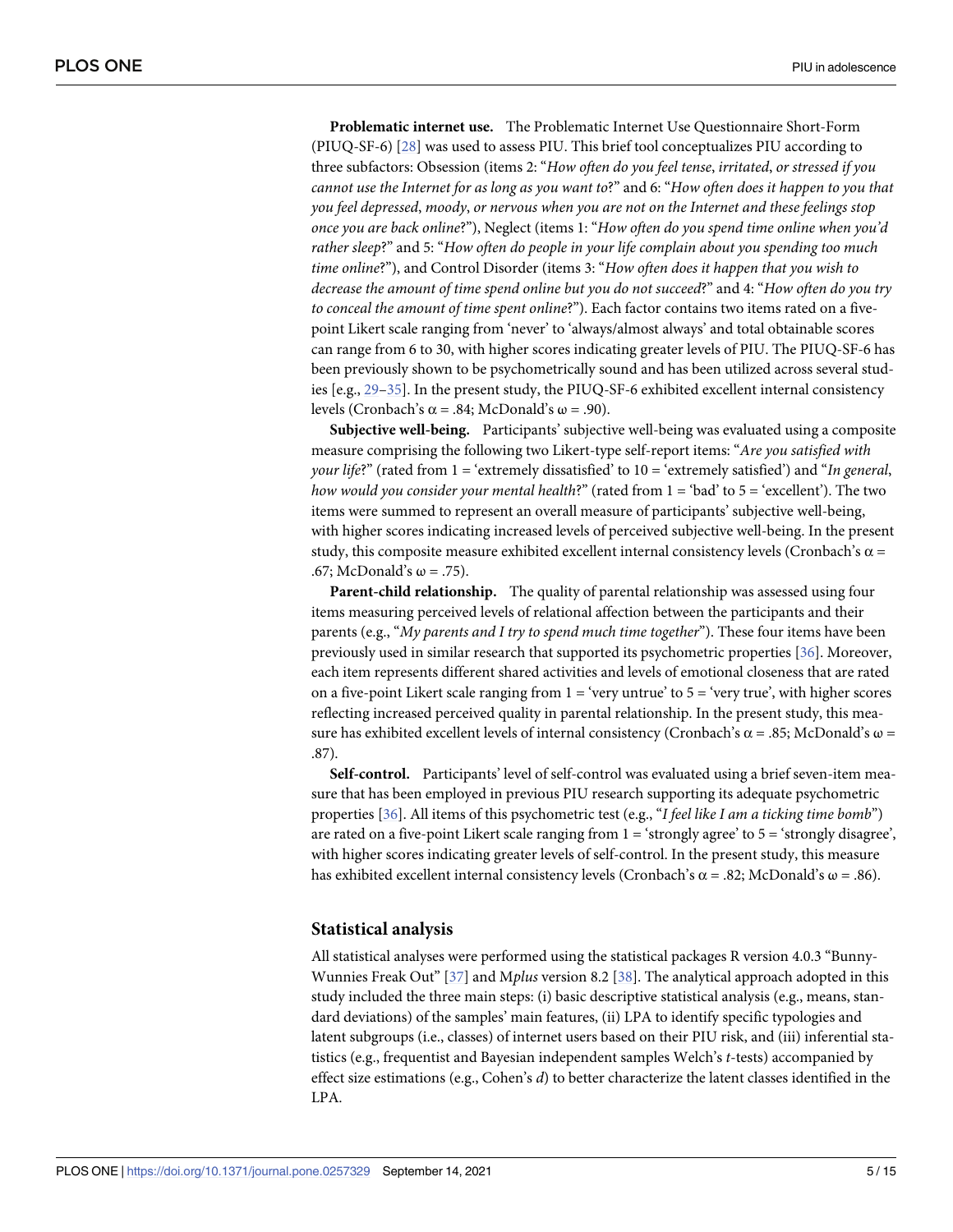<span id="page-6-0"></span>While LPA was conducted with M*plus* due to its ability to incorporate sampling weights in the mixture modeling procedure, all remaining analyses were performed on R using the packages *careless* version 1.1.3 [\[39\]](#page-14-0), *BayesFactor* version 0.9.12–4.2 [\[40\]](#page-14-0), *psych* version 2.0.9 [[41](#page-14-0)], and *weights* version 1.0.1 [\[42\]](#page-14-0) embedding sampling weights in the estimations. The estimated Bayes factors  $(BF_{10})$  were interpreted according to the recommendations provided by Lee and Wagenmakers [\[43\]](#page-14-0) and Cohen's *d* effect sizes were interpreted as small  $(d = .2)$ , medium  $(d = .2)$ .5), and large (*d* = .8) [\[44\]](#page-14-0).

The LPA is a mixture modeling statistical analysis that can be used to identify groups of individuals that may be similar in their response patterns to specific variables. In the presented study, LPA was conducted using all six PIUQ-SF-6 items (continuous variables) as opposed to using the three subfactors of the PIUQ-SF-6 since this approach offers enhanced analytical granularity in the description and interpretation of the latent classes due to the greater amount of variables informing the estimation procedure.

To determine the optimal number of latent classes to be extracted in the LPA, the following three Information Theory Fit Indices were inspected: Akaike's Information Criterion (AIC) [\[45\]](#page-14-0), Bayesian Information Criterion (BIC) [[46](#page-14-0)], and the Sample-Size Adjusted Bayesian Information Criterion (SSABIC) [[47](#page-14-0)], with lower values indicating better model fit [\[48\]](#page-14-0). Additionally, Entropy [[49](#page-14-0)] was computed to ascertain whether the estimated solution was optimal. Entropy ranges from 0 to 1, and larger values suggest greater clarity in the identification of the latent classes while values approaching 1 indicate clear separation of the classes [\[50\]](#page-14-0). Furthermore, the adjusted Lo-Mendell-Rubin Likelihood Ratio Test (L-M-R Test) [[51](#page-14-0)] was also computed to determine the optimal number of classes by using its *p*-value, with low and significant *p*-values (i.e.,  $p < .05$ ) suggesting that the K<sub>0</sub>-class model has significantly better fit to the data than the K-1-class model [[48](#page-14-0)]. This likelihood-based test performs less well compared to the Bootstrap Likelihood Ratio Test (BLRT) [[52](#page-14-0)], however, the BLRT cannot be computed when using sampling weights.

Finally, after the optimal number of latent classes underlying the data was identified, further comparative analyses were conducted to characterize the unique features of each class in relation to overall and specific PIU, subjective well-being, parent-child relationship, and self-control levels.

### **Results**

#### **Descriptive statistics**

In terms of basic weighted sociodemographic features, the mean age of the sample was 13.46 years ( $SD_{age}$  = 0.58, range = 12-16 years) and the gender distribution was even ( $n = 533, 50\%$ female). [Table](#page-4-0) 1 provides a summary of all key sociodemographic features, including the sample's residency statistics. In relation to internet use behaviors, participants reported spending greater amounts of time on the internet for leisure purposes on the weekends (Mean = 3.34 hours,  $SD = 2.87$ , with mobile internet use being mostly prominent on the weekends  $(Mean = 1.99 hours, SD = 2.44).$ 

#### **LPA**

**Determining the number of latent classes.** The LPA was performed using specified starting values with random starts (2,000 random sets of starting values for the initial stage and 20 final stage optimizations) to avoid solutions at local maxima, using maximum likelihood estimation with robust standard errors (MLR) as the estimator. The full results of the LPA for models with 1 through 4 classes are presented in [Table](#page-7-0) 2. After evaluating all four models, the two-class model was chosen since it provided the best fit to the data.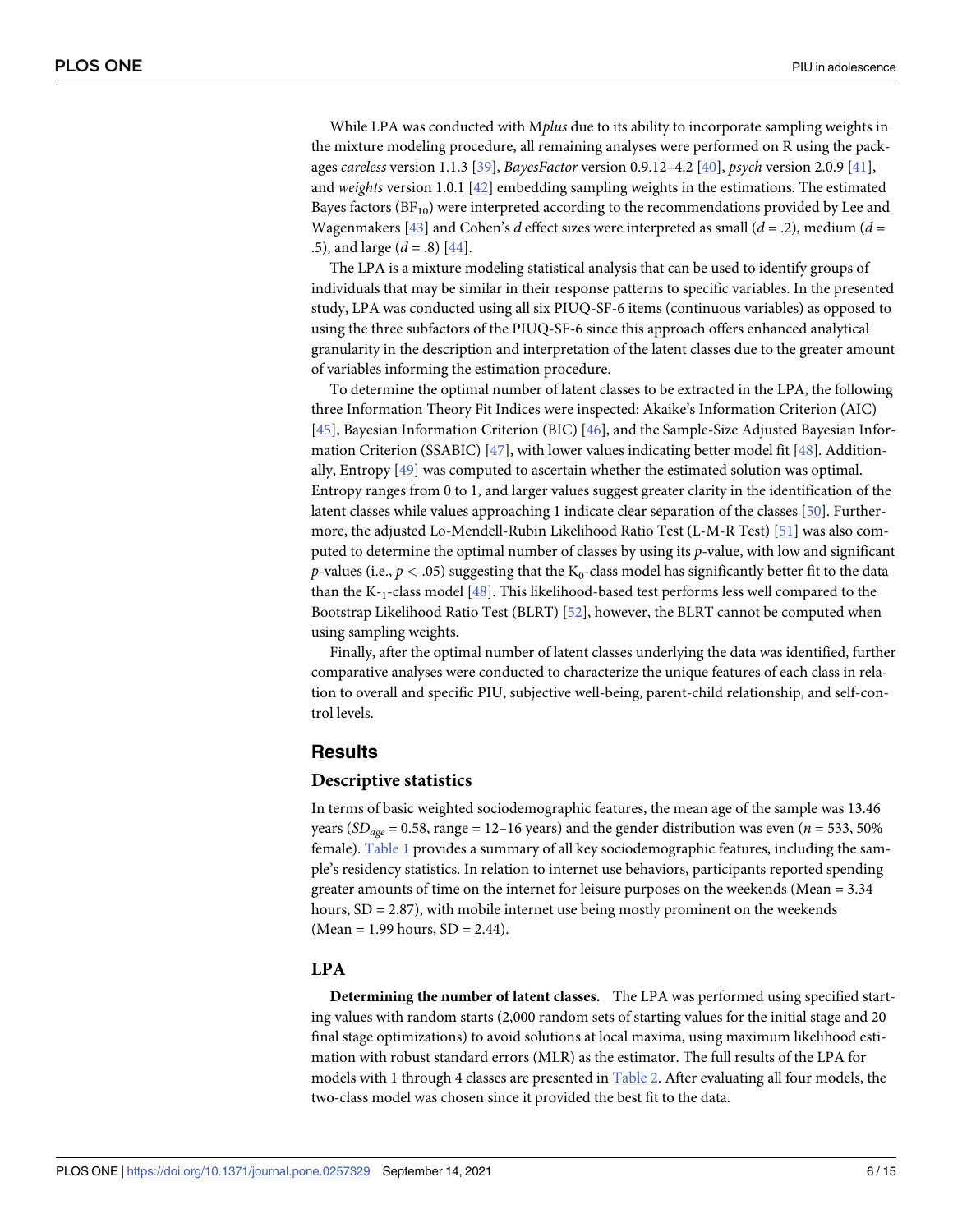| Number of latent classes | <b>BIC</b> | AIC       | <b>SSABIC</b> | Entropy | L-M-R Test<br>L-M-R Test, <i>p</i> -value |                          |
|--------------------------|------------|-----------|---------------|---------|-------------------------------------------|--------------------------|
|                          | 19665.320  | 19605.660 | 19627.206     |         | $\overline{\phantom{a}}$                  | $\overline{\phantom{a}}$ |
| $\mathbf{2}$             | 17636.631  | 17542.169 | 17576.284     | 0.935   | 2035.776                                  | $<$ 0.001 $\,$           |
|                          | 17108.649  | 16979.385 | 17026.068     | 0.902   | 565.203                                   | 0.4523                   |
| 4                        | 15954.033  | 15789.968 | 15849.219     | .000    | 1179.253                                  | 0.1302                   |

<span id="page-7-0"></span>**[Table](#page-6-0) 2. Model fit of the latent profile analysis models from 1 through 4 classes (N = 1,066).**

*Note*. Estimates were computed using sampling weights unless otherwise specified. The chosen model is highlighted in bold in the table. BIC = Bayesian Information Criterion; AIC = Akaike's Information Criterion; SSABIC = Sample-Size Adjusted Bayesian Information Criterion; L-M-R Test = Lo-Mendell-Rubin Adjusted Likelihood Ratio Test.

<https://doi.org/10.1371/journal.pone.0257329.t002>

The decision to favor the two-class model was based on the fact that the L-M-R Test was not statistically significant for the three- ( $p = .45$ ) or four-class ( $p = .13$ ) models, with entropy being optimal for the two-class model (i.e., 0.935). Furthermore, the two-class model was able to correctly classify 98.8% of Class 1 and 95.4% of Class 2 participants, which is well-above the recommended threshold of .70 [[53](#page-14-0)]. Although the three- and four-class models had lower BIC, AIC, and SSABIC values, the three-class model was disregarded as it presented with (i) less optimal L-M-R Test *p*-values (i.e., *>* .05), (ii) worse accuracy in class membership assignment due to lower entropy levels, and (iii) less theoretical clarity in interpreting the solution derived. Based on current LPA conventions [[54](#page-14-0)], the alternative four-class model was also disregarded as it did not converge.

**Latent class characterization and interpretation.** The two final classes that emerged from the LPA alongside their main characteristics in terms of response patterns to the PIUQ-SF-6 items (i.e., mean PIU severity on each item) is illustrated in [Fig](#page-8-0) 1. The two classes were labelled relative to their problematic usage risk in order to add qualitative value to the interpretability of the LPA results as commonly done in similar studies [e.g., [55–](#page-14-0)[59](#page-15-0)]. Overall, Class 1 ( $n = 853, 80\%$ ) presented lower PIU symptom-severity in comparison to Class 2 (*n* = 213, 20%). Thus, Class 1 was labelled as '*low PIU risk*' while Class 2 was labelled as '*high PIU risk*'.

In terms of class characterization, '*low PIU risk*' participants presented particularly high symptoms related to the PIU subfactors associated with Control Disorder (item 3) and Neglect (items 5 and 1), clearly indicating that the main behavioral feature of this class is marked by time management difficulties. In contrast, '*high PIU risk*' participants exhibited elevated symptoms related to the Obsession (item 2), Control Disorder (item 3), and Neglect (item 1) subfactors, suggesting that the main behavioral aspect of this class is marked by mood and time management issues.

**Cross-class comparisons.** In addition to the aforementioned procedures, the two classes were further compared against each other with respect to participants' overall levels of PIU and its three specific subfactors, alongside subjective well-being, parent-child relationship, and self-control levels (see [Table](#page-9-0) 3).

Accordingly, in comparison to the '*low PIU risk*' participants (i.e., Class 1), participants classed as having '*high PIU risk*' (i.e., Class 2) presented with significantly higher overall PIU symptoms  $(t_{[275,48]} = -12.24, p < .001; BF_{10} = 67, d = 1.05)$  and across the three PIU subfactors: Obsession ( $t_{[255,38]} = -11.07$ ,  $p < .001$ ; BF<sub>10</sub> = 55,  $d = 1.06$ ), Neglect ( $t_{[278,95]} = -10.25$ ,  $p < .001$ ;  $BF_{10} = 47, d = 0.84$ , and Control Disorder ( $t_{[287.60]} = -7.64, p < .001$ ;  $BF_{10} = 25, d = 0.66$ ).

Additionally, as expected, in comparison to '*low PIU risk*' participants, those with membership to the '*high PIU risk*' class exhibited significantly lower levels of subjective well-being  $(t_{[309.36]} = 2.91, p = .004; BF_{10} = 1.70, d = 0.28)$  and self-control  $(t_{[596.09]} = 25.51, p < .001; BF_{10}$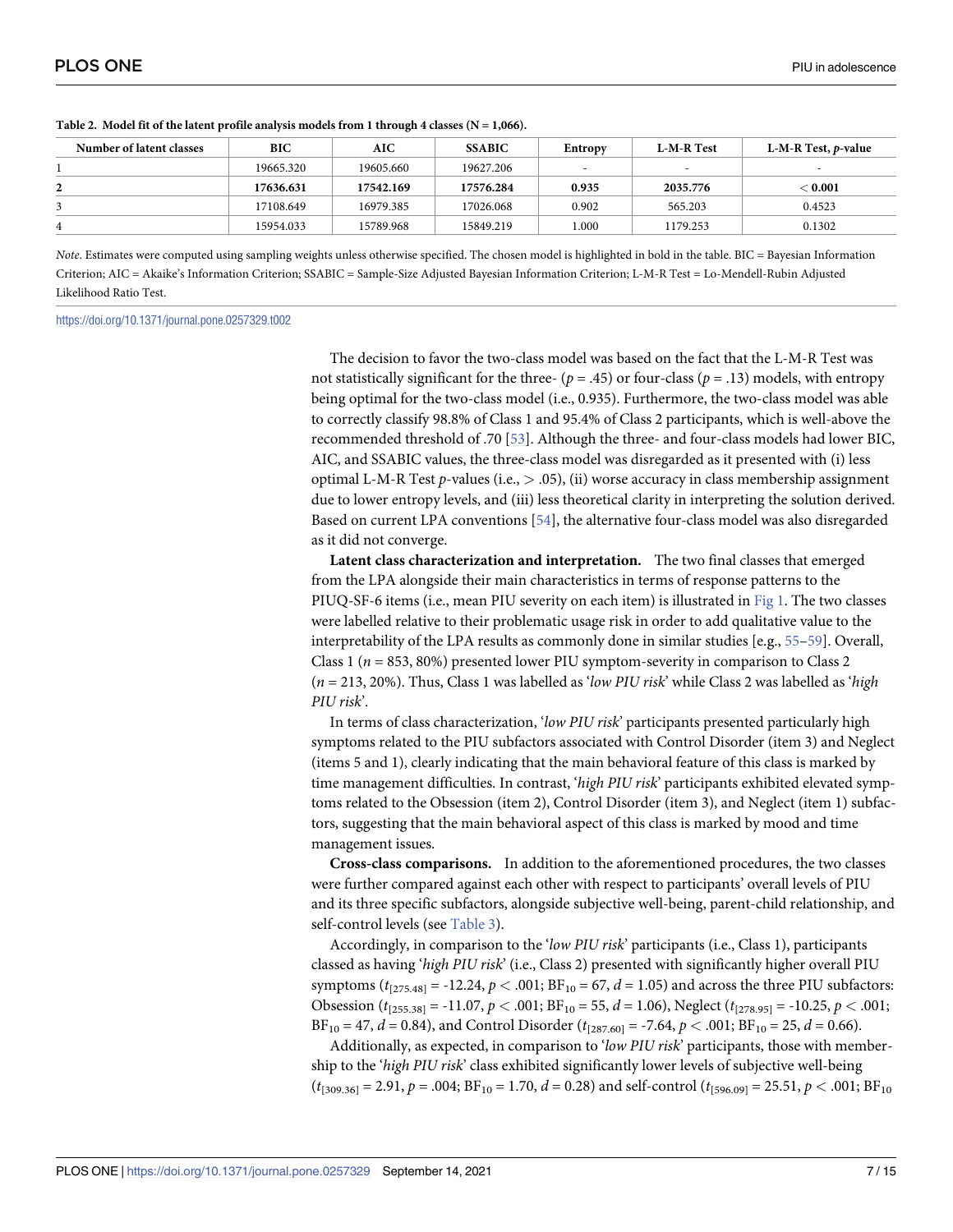<span id="page-8-0"></span>

[Fig](#page-7-0) 1. Characterization of the two latent classes of problematic internet users obtained from the Latent Profile Analysis (N = 1,066). *Note*. Problematic internet use symptom means for each item of the Problematic Internet Use Questionnaire Short-Form (PIUQ-SF-6). PIUQ1 = How often do you spend time online when you'd rather sleep?, PIUQ2 = How often do you feel tense, irritated, or stressed if you cannot use the Internet for as long as you want to?; PIUQ3 = How often does it happen that you wish to decrease the amount of time spent online but you do not succeed?; PIUQ4 = How often do you try to conceal the amount of time spent online?; PIUQ5 = How often do people in your life complain about you spending too much time online?; PIUQ6 = How often does it happen to you that you feel depressed, moody, or nervous when you are not on *the Internet and these feelings stop once you are back online*?.

<https://doi.org/10.1371/journal.pone.0257329.g001>

*>* 100, *d* = 0.24). Contrary to what has been hypothesized, parent-child relationship did not differ significantly between the two classes  $(t_{[330.10]} = 1.79, p = .074; BF_{10} = 0.89, d = 0.14)$ . The magnitude of the observed effect sizes across the means compared ranged from small to large. Taken together, these results lend support to H1, and partially support H2.

#### **Discussion**

The main aim of this study was to help advance the literature on PIU by exploring its psychosocial risks in a nationally representative sample of adolescents. This constitutes an important goal given that most previous research on PIU focused on investigating older populations (e.g., emerging adults and adults). This study allowed us to empirically identify and characterize unique subgroups of internet users based on their unique PIU risk so that we could estimate their potential psychosocial risks based on group membership. Below, we discuss the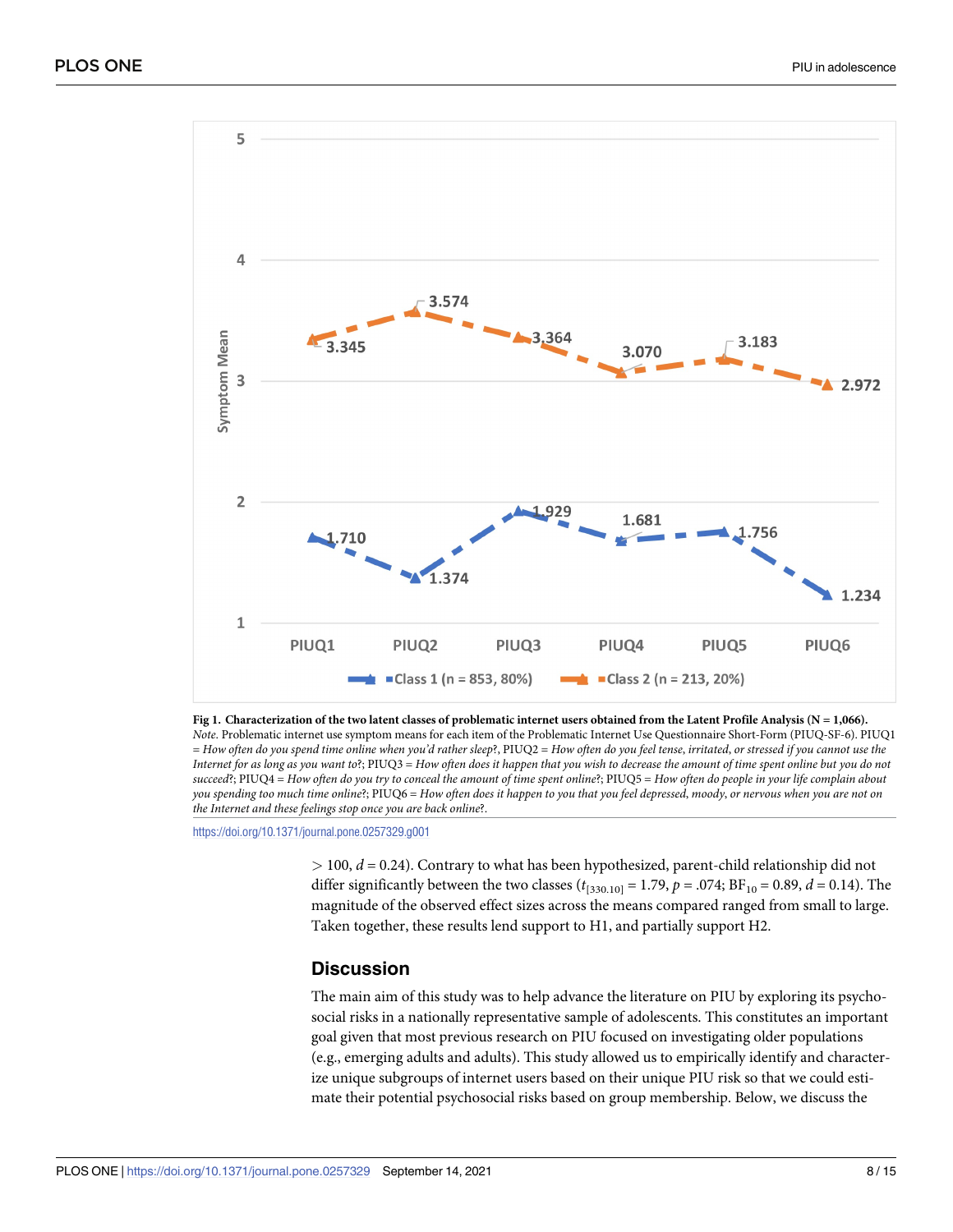| Variable                         |                   | <b>Latent Class</b> | Frequentist               |         | Bayesian         |                                         | <b>Effect Size</b> |
|----------------------------------|-------------------|---------------------|---------------------------|---------|------------------|-----------------------------------------|--------------------|
|                                  | Low PIU risk      | High PIU risk       | Welch's $t$ ( <i>df</i> ) | p-value | BF <sub>10</sub> | <b>Bayes Classification</b>             | Cohen's $d$        |
|                                  | $(n = 853, 80\%)$ | $(n = 213, 20\%)$   |                           |         |                  |                                         |                    |
| Problematic internet use (mean)  | 10.61             | 15.64               | $-12.24(275.48)$          | <.001   | 67               | Very strong evidence for $H_1$          | 1.05               |
| Obsession (mean)                 | 3.00              | 4.92                | $-11.07(255.38)$          | <.001   | 55               | Very strong evidence for H <sub>1</sub> | 1.06               |
| Neglect (mean)                   | 3.74              | 5.38                | $-10.25(278.95)$          | < 0.001 | 47               | Very strong evidence for $H_1$          | 0.84               |
| Control Disorder (mean)          | 3.63              | 5.00                | $-7.64(287.60)$           | <.001   | 25               | Strong evidence for $H_1$               | 0.66               |
| Subjective well-being (mean)     | 12.02             | 11.35               | 2.91(309.36)              | .004    | 1.70             | Anecdotal evidence for $H_1$            | 0.28               |
| Parent-child relationship (mean) | 15.68             | 15.21               | 1.79(330.10)              | .074    | 0.89             | Anecdotal evidence for H <sub>0</sub>   | 0.14               |
| Self-control (mean)              | 23.35             | 15.21               | 25.51 (596.09)            | <.001   | >100             | Extreme evidence for $H_1$              | 0.24               |

<span id="page-9-0"></span>[Table](#page-7-0) 3. Cross-class comparisons of high and low risk of problematic internet users for the two latent classes ( $N = 1,066$ ).

*Note*. Estimates were computed using sampling weights. Low PIU risk (*n* = 857, 80%) and High PIU class (*n* = 214, 20%). Estimates were conducted with sampling weights. PIU = problematic internet use; t = Welch's t-test statistic; df = degrees of freedom; SD = standard deviation; BF<sub>10</sub> = Bayes factor; H<sub>0</sub> = null hypothesis; H<sub>1</sub> = alternative hypothesis. Bayes classification for BF<sub>10</sub> based on > 100, extreme evidence for H<sub>1</sub>; 30-100, very strong evidence for H<sub>1</sub>; 10-30, strong evidence for H<sub>1</sub>; 3-10 moderate evidence for H<sub>1</sub>; 1-3 anecdotal evidence for H<sub>1</sub>; 1, no evidence; 1-0.33, anecdotal evidence for H<sub>0</sub>; 0.33-0.10, moderate evidence for H<sub>0</sub>; 0.10-0.03, strong evidence for H<sub>0</sub>; 0.03-0.01, very strong evidence for H<sub>0</sub>; <0.01, extreme evidence for H<sub>0</sub>.

<https://doi.org/10.1371/journal.pone.0257329.t003>

implications of the findings obtained according to the existing literature and the goals of the present study.

In the context of H1, we expected that specific subgroups of adolescent internet users would emerge based on their PIU risk. Although previous research has performed Latent Class Analysis (LCA) to investigate this issue, these studies have employed different assessment methodologies using the existing alternative forms of the PIUQ assessment tool [[60\]](#page-15-0). To the best of our knowledge, only one study has utilized the PIUQ-SF-6 to identify latent classes [[28](#page-13-0)].

Using a nationally representative sample of Hungarian adolescents (mean age of 16.4 years), Demetrovics, Kira´ly (28) also found two distinct latent classes based on the three subfactors of the PIUQ-SF-6. More specifically, their '*at risk of PIU*' class (comprising 14.4% of the sample) was mainly characterized by elevations on Neglect (items 1 and 5), Obsession (items 2 and 6), and Control Disorder (items 3 and 4). Based on the LPA findings of our study, '*high PIU risk*' participants exhibited a slightly different (but still comparable) pattern of PIU risk as this class was mainly characterized by the one item of the Obsession (i.e., item 2), Control Disorder (i.e., item 3), and the Neglect (i.e., item 1) subscales.

While '*at risk of PIU*' participants from the study conducted by Demetrovics, Kira´ly [[28](#page-13-0)] were mainly characterized in terms of the symptoms measured by items 1 and 5, in our study the most pronounced features of the '*high PIU risk*' class related to symptoms measured by items 1, 2, and 3. Although there are some overlapping features between these two groups (i.e., item 1), our '*high PIU risk*' class was proportionally larger (i.e., 20%) and experienced more diffuse PIU symptoms beyond the Neglect subfactor.

This nuanced and seemingly discrepant finding might underlie unique developmental features and parental mediation approaches adopted by parents to regulate their child's internet use behaviors. It is known that parental mediation is a dynamic process whereby parents adapt their mediation styles to their developing child while also adjusting their internet mediation styles to their child's stage of development  $[61,62]$  $[61,62]$ . Thus, it is plausible that internet-related parental mediation strategies may have differed between children and adolescent internet users from our study and the study conducted by Demetrovics, Király [\[28\]](#page-13-0).

We note that although parents may employ developmentally-adjusted mediation strategies when regulating their child's internet use, there is currently no robust evidence supporting a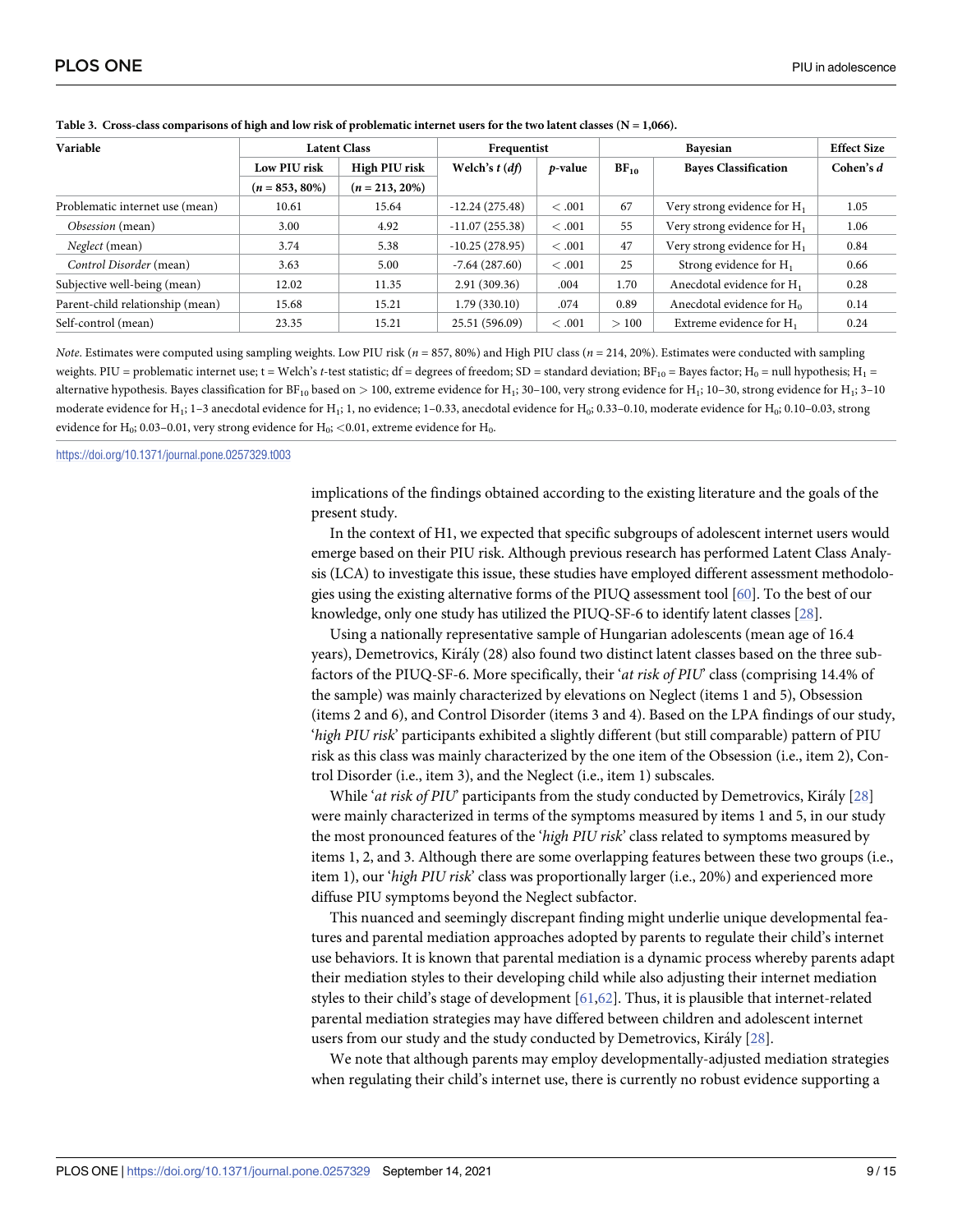<span id="page-10-0"></span>strong link between specific parental mediation strategies and decreased PIU levels [\[63\]](#page-15-0). However, it is likely that different mediation strategies may lead to distinct outcomes in relation to internet use behavior and its many resulting effects. Relatedly, psychoeducational interventions may also be fruitful in raising awareness about the detrimental effects of PIU by fostering healthy and judicious usage of the internet, preventing problematic usage.

In relation to the latent subgroups of internet users presenting diminished PIU risk, Demetrovics, Kira´ly [\[28\]](#page-13-0) found a second class that was labelled as '*not at risk of PIU*' (comprising 85.6% of the sample), which was mostly characterized by PIUQ-6-SF items measuring Neglect. This finding is highly consistent with the present findings as our '*low PIU risk*' class was proportionally equivalent in size (i.e., 80%) and similar in terms of the most pronounced PIU symptoms experienced.

In addition to determining and characterizing the latent PIU classes reported in this study, we also sought to compare these classes in order to establish participants' unique psychosocial risk profiles. Therefore, based on the results obtained, we found partial support to H2. Although participants with membership to the '*high PIU risk*' class had greater levels of PIU (as an overall measure and across its three subfactors), lower subjective well-being, and selfcontrol, our results did not support the expected assumption that '*high PIU risk*' participants would experience lower levels of quality in parent-child relationship. There may be several potential reasons underpinning the lack of a significant relationship between greater PIU risk and lower quality in parent-child relationship.

Firstly, PIU is not yet an officially recognized and psychiatrically accepted addictive disorder. In fact, the notion of 'Internet addiction' remains highly controversial and its clinical validity and usefulness has been debated for many years [[7,8,](#page-12-0)[64](#page-15-0)]. While the clinical status of PIU is currently being scientifically challenged, it is clear that if PIU (in its generalized and non-specific form) was to be a *bona fide* addictive disorder, the expected relationships in our cross-class comparisons would likely have been corroborated. Secondly, the psychometric tool used in this study to assess PIU (i.e., PIUQ-6-SF) is an extremely brief tool, and its relatively low number of items may not necessarily provide optimal coverage of the six core components of addictive disorder underpinning higher PIU severity [[65](#page-15-0)].

The relationship between parental relationship and PIU is complex and multifaceted. For example, in a slightly older sample of adolescents, Wang, Li [\[66\]](#page-15-0) reported that greater quality in parent-adolescent relationship was negatively associated with PIU, supporting the view that a favorable parental relationship may constitute a protective developmental resource capable of buffering problematic behaviors in adolescence. This is because a functional parent-adolescent relationship contributes to the development of emotion regulation skills that can decrease PIU levels [[66](#page-15-0)]. In a recent similar study involving older adolescents, Huang, Hu [[67](#page-15-0)] reported that the quality in the relationship between parent-child was negatively associated to PIU, with this association being mediated by self-concept. Furthermore, in the context of specific PIU problems related to online gaming, among children aged between 12 to 17 years, the quality in parent-child relationship has been reported as a weak correlate of internet gaming problems [\[68\]](#page-15-0).

The findings of our study present with several important implications to different stakeholders (e.g., caretakers, practitioners, etc.). At the parental level, because high-risk PIU individuals are usually young  $[69-71]$ , it is important that, beyond employing specific mediation styles, parents work with their adolescent to bolster their levels of emotion regulation as it constitutes a risk factor for PIU [\[70\]](#page-15-0) exerting indirect effects on problematic usage as evidenced by several studies [[66,72\]](#page-15-0). At the clinical level, if PIU is capable eliciting functional impairments, mental health practitioners should employ clinical interview methodologies and assessment approaches that evaluate adolescents' mood and time management issues due to their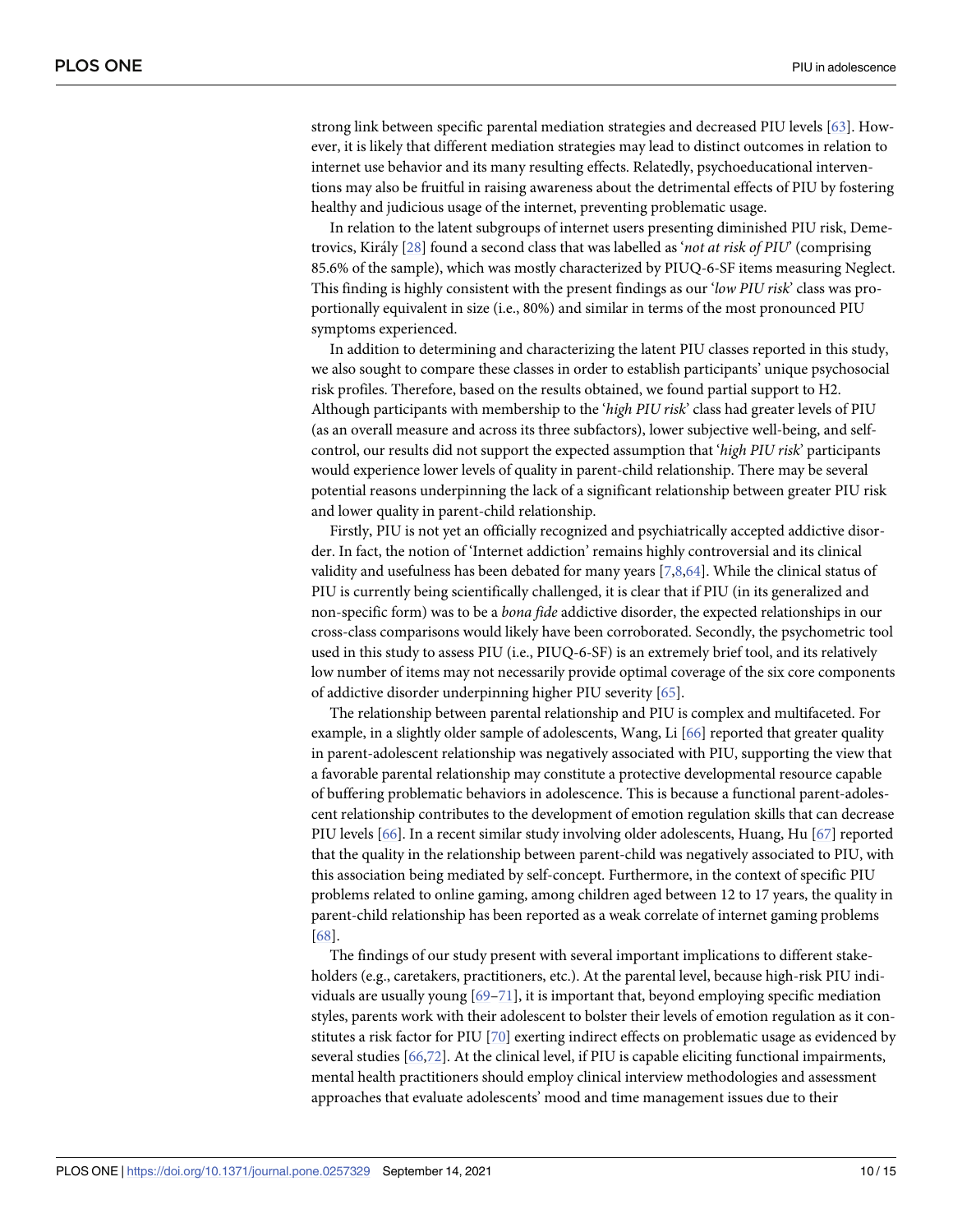dysregulated internet use as this may provide valuable information about the potential PIU risks and severity of internet-related functional impairments that may be experienced by younger clients.

Moreover, based on the findings obtained in our study and the items mostly predictive of high PIU risk, when it comes to PIU assessment in adolescents, mental health practitioners should pay particular attention to elevated mood-related issues (e.g., withdrawal symptoms, item 2), failure to control the behavior (e.g., internet use dysregulation, item 3), and internet overuse that negatively impacts on quality of life (e.g., sleep problems, item 1) as these were the main features presented by adolescents exhibiting greater risk of PIU in the present study.

The present study also paves the way to future research aiming at expanding the extant knowledge on PIU among youth. Future research may provide valuable contributions to the field by examining how clinically diagnosed PIU individuals compare non-PIU individuals across different psychological and social domains using different analytical approaches such as logistic regression modeling in order to ascertain the probability specific functional impairments may occur across different risk groups.

Despite these promising findings, our results are not free from potential limitations. Firstly, given the large-scale nature of this study and the financial costs involved, we were not able to measure additional factors that may help explain the intricacies between psychosocial factors and PIU risk. Therefore, our findings do not signify the existence of causal relationships based on the results reported as there may be additional underlying mechanisms explaining the relationship between elevated PIU symptoms and greater psychosocial risk. Secondly, the crosssectional nature of our study hinders the ability to establish directionality for the effects observed even though the relationships reported are likely to take place in a sequenced way. Thirdly, the study would have been able to provide greater insights onto PIU and its associated risks by sampling young internet users from different age groups in order to provide a broader picture of how PIU may unfold across different developmental stages.

Notwithstanding these potential limitations, our findings provide a valuable contribution to the field by helping consolidate the current understanding about the potential impacts of PIU in childhood. The many strengths of this study include the use of a robust analytical and modeling framework to investigate the hypotheses developed, and the use of a large and nationally representative sample of a specific population that remains overlooked in PIU research (i.e., adolescents).

#### **Conclusion**

Based on the findings obtained, it can be concluded that about 20% of Slovenian youth (i.e., eighth graders) are at a greater risk for developing PIU symptoms and related problems. Moreover, greater PIU risk may translate to time management difficulties coupled with mood management issues. The findings obtained further indicated that greater PIU risk was associated with increase PIU symptomatology and reduced levels of subjective well-being and selfcontrol.

## **Author Contributions**

**Conceptualization:** Halley M. Pontes, Mirna Macur. **Data curation:** Halley M. Pontes, Mirna Macur. **Formal analysis:** Halley M. Pontes, Mirna Macur. **Funding acquisition:** Halley M. Pontes, Mirna Macur.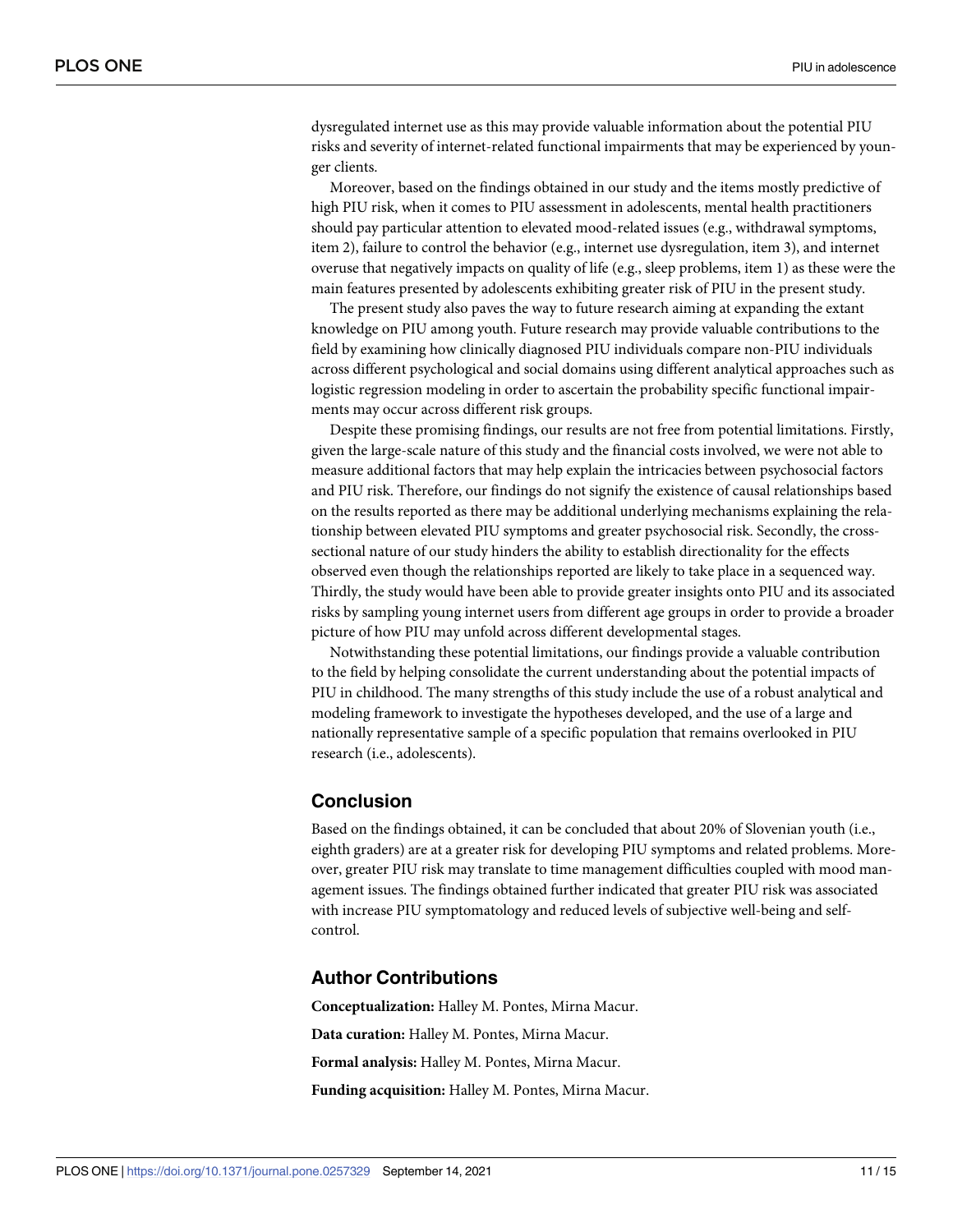<span id="page-12-0"></span>**Investigation:** Halley M. Pontes, Mirna Macur.

**Methodology:** Halley M. Pontes, Mirna Macur.

**Project administration:** Halley M. Pontes, Mirna Macur.

**Resources:** Halley M. Pontes, Mirna Macur.

**Software:** Halley M. Pontes, Mirna Macur.

**Supervision:** Halley M. Pontes, Mirna Macur.

**Validation:** Halley M. Pontes, Mirna Macur.

**Visualization:** Halley M. Pontes, Mirna Macur.

**Writing – original draft:** Halley M. Pontes, Mirna Macur.

**Writing – review & editing:** Halley M. Pontes, Mirna Macur.

#### **References**

- **[1](#page-2-0).** Statista. Worldwide digital population as of October 2020 2020 [updated November 23November 27, 2020]. Available from: <https://www.statista.com/statistics/617136/digital-population-worldwide>.
- **[2](#page-2-0).** Tifferet S. Gender Differences in Social Support on Social Network Sites: A Meta-Analysis. Cyberpsychol Behav Soc Netw. 2020; 23(4):199–209. <https://doi.org/10.1089/cyber.2019.0516> PMID: [32096662](http://www.ncbi.nlm.nih.gov/pubmed/32096662)
- **[3](#page-2-0).** Cauberghe V, Van Wesenbeeck I, De Jans S, Hudders L, Ponnet K. How Adolescents Use Social Media to Cope with Feelings of Loneliness and Anxiety During COVID-19 Lockdown. Cyberpsychol Behav Soc Netw. 2020. <https://doi.org/10.1089/cyber.2020.0478> PMID: [33185488](http://www.ncbi.nlm.nih.gov/pubmed/33185488)
- **[4](#page-2-0).** Mandryk RL, Frommel J, Armstrong A, Johnson D. How Passion for Playing World of Warcraft Predicts In-Game Social Capital, Loneliness, and Wellbeing. Front Psychol. 2020; 11(2165). [https://doi.org/10.](https://doi.org/10.3389/fpsyg.2020.02165) [3389/fpsyg.2020.02165](https://doi.org/10.3389/fpsyg.2020.02165) PMID: [33071843](http://www.ncbi.nlm.nih.gov/pubmed/33071843)
- **[5](#page-2-0).** Karahanna E, Xu SX, Xu Y, Zhang NA. The needs–affordances–features perspective for the use of social media. MIS Quarterly: Management Information Systems. 2018; 42(3):737–56. [https://doi.org/](https://doi.org/10.25300/misq/2018/11492) [10.25300/misq/2018/11492](https://doi.org/10.25300/misq/2018/11492)
- **[6](#page-2-0).** Pontes HM, Kuss DJ, Griffiths MD. Clinical psychology of Internet addiction: A review of its conceptualization, prevalence, neuronal processes, and implications for treatment. Neuroscience and Neuroeconomics. 2015; 4:11–23. <https://doi.org/10.2147/NAN.S60982>
- **[7](#page-2-0).** Starcevic V, Aboujaoude E. Internet addiction: Reappraisal of an increasingly inadequate concept. CNS Spectrums. 2016; 22(1):7–13. <https://doi.org/10.1017/S1092852915000863> PMID: [26831456](http://www.ncbi.nlm.nih.gov/pubmed/26831456)
- **[8](#page-2-0).** Starcevic V. Is Internet addiction a useful concept? Australian and New Zealand Journal of Psychiatry. 2013; 47(1):16–9. <https://doi.org/10.1177/0004867412461693> PMID: [23293309](http://www.ncbi.nlm.nih.gov/pubmed/23293309)
- **[9](#page-2-0).** Griffiths MD. Internet "addiction": an issue for clinical psychology? Clinical Psychology Forum. 1996; 97:32–6.
- **[10](#page-2-0).** Young KS. Psychology of computer use: XL. Addictive use of the Internet: A case that breaks the stereotype. Psychological Reports. 1996; 79(3):899–902. <https://doi.org/10.2466/pr0.1996.79.3.899> PMID: [8969098](http://www.ncbi.nlm.nih.gov/pubmed/8969098)
- **[11](#page-2-0).** Young KS, Pistner M, O'Mara J, Buchanan J. Cyber disorders: The mental health concern for the new millennium. Cyberpsychol Behav. 1999; 2(5):475–9. <https://doi.org/10.1089/cpb.1999.2.475> PMID: [19178220](http://www.ncbi.nlm.nih.gov/pubmed/19178220)
- **[12](#page-2-0).** World Health Organization. International statistical classification of diseases and related health problems (11th ed.).2019.
- **[13](#page-2-0).** American Psychiatric Association. Diagnostic and Statistical Manual of Mental Disorders (5th ed.)2013.
- **[14](#page-2-0).** Pan YC, Chiu YC, Lin YH. Systematic Review and Meta-Analysis of Epidemiology of Internet Addiction. Neuroscience & Biobehavioral Reviews. 2020; 118:612–22. [https://doi.org/10.1016/j.neubiorev.2020.](https://doi.org/10.1016/j.neubiorev.2020.08.013) [08.013](https://doi.org/10.1016/j.neubiorev.2020.08.013) PMID: [32853626](http://www.ncbi.nlm.nih.gov/pubmed/32853626)
- **[15](#page-2-0).** Su W, Han X, Jin C, Yan Y, Potenza MN. Are males more likely to be addicted to the internet than females? A meta-analysis involving 34 global jurisdictions. Comput Human Behav. 2019; 99:86–100. <https://doi.org/10.1016/j.chb.2019.04.021>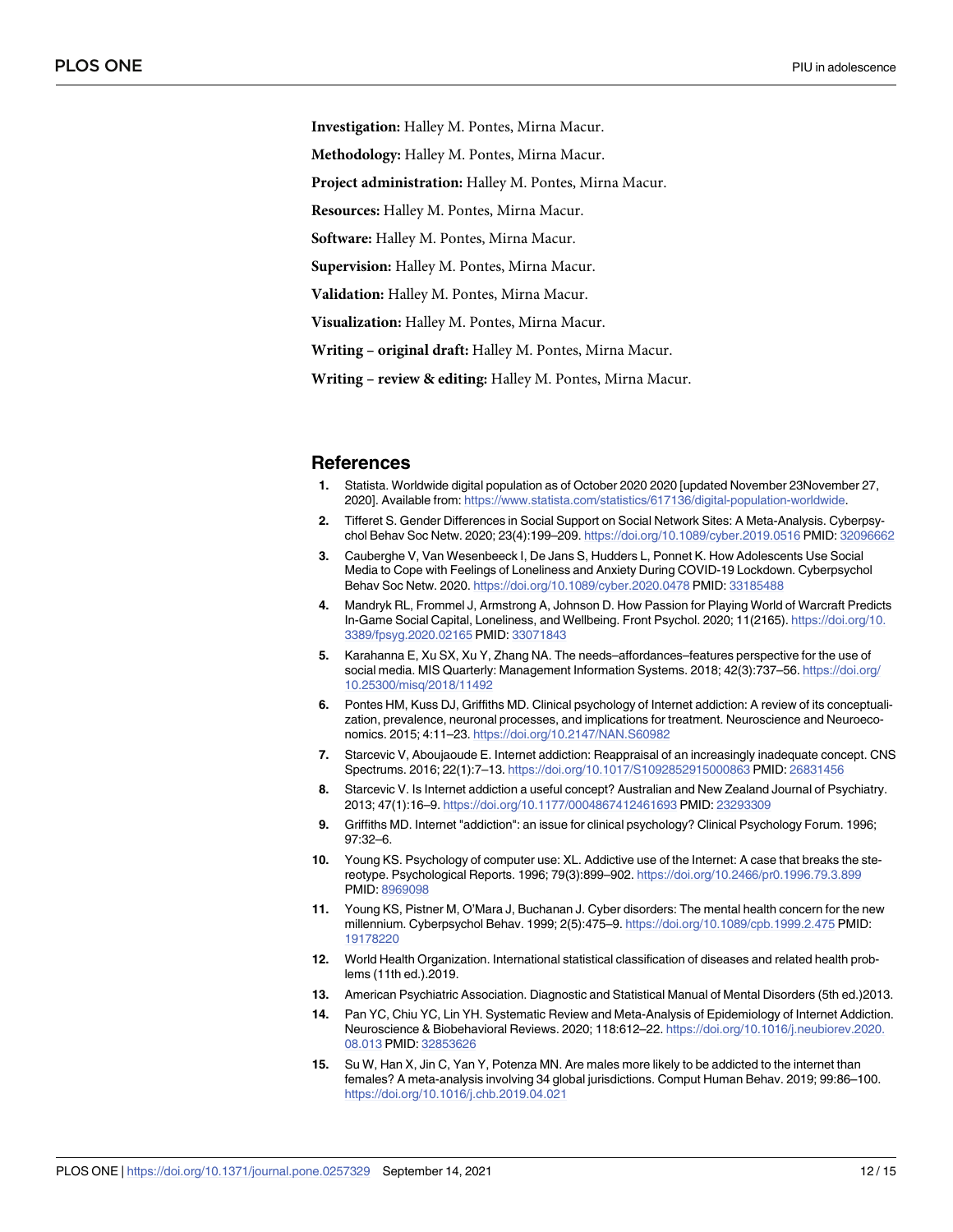- <span id="page-13-0"></span>**[16](#page-2-0).** Ioannidis K, Hook R, Goudriaan AE, Vlies S, Fineberg NA, Grant JE, et al. Cognitive deficits in problematic internet use: meta-analysis of 40 studies. British Journal of Psychiatry. 2019; 215(5):639–46. Epub 2019/02/20. <https://doi.org/10.1192/bjp.2019.3> PMID: [30784392](http://www.ncbi.nlm.nih.gov/pubmed/30784392)
- **[17](#page-2-0).** Alimoradi Z, Lin CY, Broström A, Bülow PH, Bajalan Z, Griffiths MD, et al. Internet addiction and sleep problems: A systematic review and meta-analysis. Sleep Medicine Reviews. 2019; 47:51–61. [https://](https://doi.org/10.1016/j.smrv.2019.06.004) [doi.org/10.1016/j.smrv.2019.06.004](https://doi.org/10.1016/j.smrv.2019.06.004) PMID: [31336284](http://www.ncbi.nlm.nih.gov/pubmed/31336284)
- **[18](#page-2-0).** Lei H, Li S, Chiu MM, Lu M. Social support and Internet addiction among mainland Chinese teenagers and young adults: A meta-analysis. Comput Human Behav. 2018; 85:200–9. [https://doi.org/10.1016/j.](https://doi.org/10.1016/j.chb.2018.03.041) [chb.2018.03.041](https://doi.org/10.1016/j.chb.2018.03.041)
- **[19](#page-2-0).** Fumero A, Marrero RJ, Voltes D, Peñate W. Personal and social factors involved in Internet addiction among adolescents: A meta-analysis. Comput Human Behav. 2018; 86:387–400. [https://doi.org/10.](https://doi.org/10.1016/j.chb.2018.05.005) [1016/j.chb.2018.05.005](https://doi.org/10.1016/j.chb.2018.05.005)
- **[20](#page-2-0).** Guo W, Tao Y, Li X, Lin X, Meng Y, Yang X, et al. Associations of Internet Addiction Severity With Psychopathology, Serious Mental Illness, and Suicidality: Large-Sample Cross-Sectional Study. Journal of Medical Internet Research. 2020; 22(8):e17560. <https://doi.org/10.2196/17560> PMID: [32780029](http://www.ncbi.nlm.nih.gov/pubmed/32780029)
- **[21](#page-3-0).** Wang BQ, Yao NQ, Zhou X, Liu J, Lv ZT. The association between attention deficit/hyperactivity disorder and Internet addiction: a systematic review and meta-analysis. BMC Psychiatry. 2017; 17(1):260. <https://doi.org/10.1186/s12888-017-1408-x> PMID: [28724403](http://www.ncbi.nlm.nih.gov/pubmed/28724403)
- **[22](#page-3-0).** Prizant-Passal S, Shechner T, Aderka IM. Social anxiety and Internet use–A meta-analysis: What do we know? What are we missing? Comput Human Behav. 2016; 62:221–9. [https://doi.org/10.1016/j.chb.](https://doi.org/10.1016/j.chb.2016.04.003) [2016.04.003](https://doi.org/10.1016/j.chb.2016.04.003)
- **[23](#page-3-0).** Ho RC, Zhang MWB, Tsang TY, Toh AH, Pan F, Lu Y, et al. The association between internet addiction and psychiatric co-morbidity: a meta-analysis. BMC Psychiatry. 2014; 14(1):1–10. [https://doi.org/10.](https://doi.org/10.1186/1471-244X-14-183) [1186/1471-244X-14-183](https://doi.org/10.1186/1471-244X-14-183) PMID: [24947851](http://www.ncbi.nlm.nih.gov/pubmed/24947851)
- **[24](#page-3-0).** Hagenaars JA, McCutcheon AL. Applied Latent Class Analysis. Cambridge: Cambridge University Press; 2002.
- **[25](#page-3-0).** McCutcheon A. Latent class analysis. Newbury Park, CA: SAGE; 1987.
- **[26](#page-3-0).** Muthe´n B. Should substance use disorders be considered as categorical or dimensional? Addict. 2006; 101(s1):6–16. <https://doi.org/10.1111/j.1360-0443.2006.01583.x> PMID: [16930156](http://www.ncbi.nlm.nih.gov/pubmed/16930156)
- **[27](#page-3-0).** Kardefelt-Winther D. Commentary on: Are we overpathologizing everyday life? A tenable blueprint for behavioral addiction research Problems with atheoretical and confirmatory research approaches in the study of behavioral addictions. J Behav Addict. 2015; 4(3):126–9. [https://doi.org/10.1556/2006.4.2015.](https://doi.org/10.1556/2006.4.2015.019) [019](https://doi.org/10.1556/2006.4.2015.019) PMID: [26551896](http://www.ncbi.nlm.nih.gov/pubmed/26551896)
- **[28](#page-5-0).** Demetrovics Z, Király O, Koronczai B, Griffiths MD, Nagygyörgy K, Elekes Z, et al. Psychometric properties of the Problematic Internet Use Questionnaire Short-Form (PIUQ-SF-6) in a nationally representative sample of adolescents. PLoS ONE. 2016; 11(8):e0159409. [https://doi.org/10.1371/journal.pone.](https://doi.org/10.1371/journal.pone.0159409) [0159409](https://doi.org/10.1371/journal.pone.0159409) PMID: [27504915](http://www.ncbi.nlm.nih.gov/pubmed/27504915)
- **[29](#page-5-0).** Opakunle T, Aloba O, Opakunle O, Eegunranti B. Problematic Internet Use Questionnaire-Short Form-6 (PIUQ-SF-6): Dimensionality, validity, reliability, measurement invariance and mean differences across genders and age categories among Nigerian adolescents. International Journal of Mental Health. 2020:1–18. <https://doi.org/10.1080/00207411.2020.1776457>
- **30.** Göktaş S, Aygar H, Zencirci SA, Önsüz MF, Alaiye M, Metintaş S. Problematic internet use questionairre-short form-6 (PIUQ-SF 6): a validity and reliability study in Turkey. International Journal of Research in Medical Sciences. 2018; 6(7):2354–60. [https://doi.org/10.18203/2320-6012.](https://doi.org/10.18203/2320-6012.ijrms20182816) iirms20182816
- **31.** Lin M, Kim Y. The reliability and validity of the 18-item long form and two short forms of the Problematic Internet Use Questionnaire in three Japanese samples. Addict Behav. 2020:105961. [https://doi.org/10.](https://doi.org/10.1016/j.addbeh.2019.04.019) [1016/j.addbeh.2019.04.019](https://doi.org/10.1016/j.addbeh.2019.04.019) PMID: [31072647](http://www.ncbi.nlm.nih.gov/pubmed/31072647)
- **32.** Moudiab S, Spada MM. The relative contribution of motives and maladaptive cognitions to levels of Internet Gaming Disorder. Addict Behav Rep. 2019; 9:100160. [https://doi.org/10.1016/j.abrep.2019.](https://doi.org/10.1016/j.abrep.2019.100160) [100160](https://doi.org/10.1016/j.abrep.2019.100160) PMID: [30705935](http://www.ncbi.nlm.nih.gov/pubmed/30705935)
- **33.** Zsila Á, Orosz G, Király O, Urbán R, Ujhelyi A, Jármi É, et al. Psychoactive substance use and problematic Internet use as predictors of bullying and cyberbullying victimization. Int J Ment Health Addict. 2018; 16(2):466–79. <https://doi.org/10.1007/s11469-017-9809-0> PMID: [29670501](http://www.ncbi.nlm.nih.gov/pubmed/29670501)
- 34. Macur M, Király O, Maraz A, Nagygyörgy K, Demetrovics Z. Prevalence of problematic Internet use in Slovenia. Slovenian Journal of Public Health. 2016; 55(3):1–10. <https://doi.org/10.1515/sjph-2016-0026> PMID: [27703540](http://www.ncbi.nlm.nih.gov/pubmed/27703540)
- **[35](#page-5-0).** Macur M, Pontes HM. Individual differences and the development of Internet addiction: A nationally representative study. In: Bozoglan B, editor. Psychological, Social, and Cultural Aspects of Internet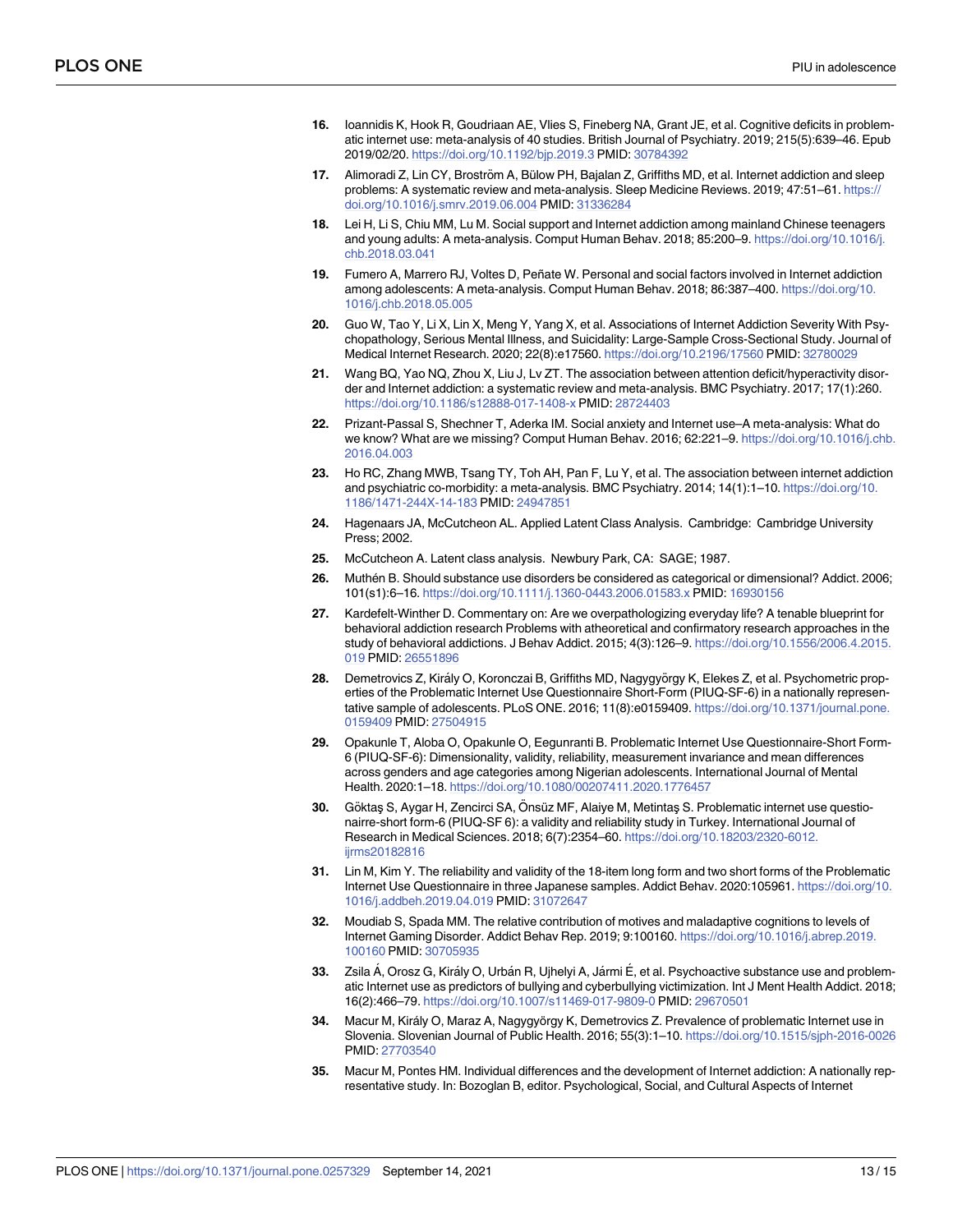Addiction. Advances in Human and Social Aspects of Technology. Hershey, PA: IGI Global; 2018. p. 221–35.

- <span id="page-14-0"></span>**[36](#page-5-0).** Kim JE, Kim J. International note: Teen users' problematic online behavior: Using panel data from South Korea. Journal of Adolescence. 2015; 40:48–53. [https://doi.org/10.1016/j.adolescence.2015.01.](https://doi.org/10.1016/j.adolescence.2015.01.001) [001](https://doi.org/10.1016/j.adolescence.2015.01.001) PMID: [25621406](http://www.ncbi.nlm.nih.gov/pubmed/25621406)
- **[37](#page-5-0).** R Core Team. R: A Language and Environment for Statistical Computing. Vienna, Austria: R Foundation for Statistical Computing; 2020.
- **[38](#page-5-0).** Muthén LK, Muthén BO. Mplus user's guide ( eighth edition). Los Angeles, CA: Muthén & Muthén; 2018.
- **[39](#page-6-0).** Yentes RD, Wilhelm F. careless: Procedures for computing indices of careless responding. R package version 1.1.3. 2018.
- **[40](#page-6-0).** Morey RD, Rouder JN, Jamil T, Urbanek S, Forner K, Ly A. BayesFactor: Computation of Bayes Factors for Common Designs. Retrieved from: [https://cran.r-project.org/web/packages/BayesFactor/index.](https://cran.r-project.org/web/packages/BayesFactor/index.html) [html](https://cran.r-project.org/web/packages/BayesFactor/index.html). 2018.
- **[41](#page-6-0).** Revelle W. psych: Procedures for Psychological, Psychometric, and Personality Research. Evanston, Illinois: Northwestern University. R package version 2.0.9, [https://CRAN.R-project.org/package=](https://CRAN.R-project.org/package=psych) [psych](https://CRAN.R-project.org/package=psych); 2020.
- **[42](#page-6-0).** Pasek J. weights: Weighting and Weighted Statistics. Retrieved from: [https://cran.r-project.org/web/](https://cran.r-project.org/web/packages/weights/index.html) [packages/weights/index.html](https://cran.r-project.org/web/packages/weights/index.html). 2020.
- **[43](#page-6-0).** Lee MD, Wagenmakers EJ. Bayesian cognitive modeling. Cambridge: Cambridge University Press; 2014.
- **[44](#page-6-0).** Cohen J. Statistical power analysis for the behavioral sciences ( 2nd edition). New Jersey: Erlbaum: Hillsdale; 1988.
- **[45](#page-6-0).** Akaike H. Factor analysis and AIC. Psychometrika. 1987; 52(3):317–32. [https://doi.org/10.1007/](https://doi.org/10.1007/BF02294359) [BF02294359](https://doi.org/10.1007/BF02294359)
- **[46](#page-6-0).** Schwarz G. Estimating the Dimension of a Model. Annals of Statistics. 1978; 6(2):461–4. [https://doi.](https://doi.org/10.1214/aos/1176344136) [org/10.1214/aos/1176344136](https://doi.org/10.1214/aos/1176344136)
- **[47](#page-6-0).** Sclove SL. Application of model-selection criteria to some problems in multivariate analysis. Psychometrika. 1987; 52(3):333–43. <https://doi.org/10.1007/BF02294360>
- **[48](#page-6-0).** Tein JY, Coxe S, Cham H. Statistical Power to Detect the Correct Number of Classes in Latent Profile Analysis. Structural Equation Modeling: A Multidisciplinary Journal. 2013; 20(4):640–57. [https://doi.org/](https://doi.org/10.1080/10705511.2013.824781) [10.1080/10705511.2013.824781](https://doi.org/10.1080/10705511.2013.824781) PMID: [24489457](http://www.ncbi.nlm.nih.gov/pubmed/24489457)
- **[49](#page-6-0).** Shannon CE. A mathematical theory of communication. The Bell System Technical Journal. 1948; 27 (3):379–423. <https://doi.org/10.1002/j.1538-7305.1948.tb01338.x> PMID: [30854411](http://www.ncbi.nlm.nih.gov/pubmed/30854411)
- **[50](#page-6-0).** Asparouhov T, Muthén B. Variable-specific entropy contribution. Technical appendix. Los Angeles: Muthen & Muthen. Retrieved from: [https://www.statmodel.com/download/UnivariateEntropy.pdf;](https://www.statmodel.com/download/UnivariateEntropy.pdf) 2014.
- **[51](#page-6-0).** Lo Y, Mendell NR, Rubin DB. Testing the number of components in a normal mixture. Biometrika. 2001; 88(3):767–78. <https://doi.org/10.1093/biomet/88.3.767>
- **[52](#page-6-0).** Nylund KL, Asparouhov T, Muthén BO. Deciding on the Number of Classes in Latent Class Analysis and Growth Mixture Modeling: A Monte Carlo Simulation Study. Structural Equation Modeling: A Multidisciplinary Journal. 2007; 14(4):535–69. <https://doi.org/10.1080/10705510701575396>
- **[53](#page-7-0).** Nagin D. Group-Based Modeling of Development. Cambridge (MA): Harvard University Press; 2009 30 Jun. 2009.
- **[54](#page-7-0).** Nylund-Gibson K, Choi AY. Ten frequently asked questions about latent class analysis. Translational Issues in Psychological Science. 2018; 4(4):440–61. <https://doi.org/10.1037/tps0000176>
- **[55](#page-7-0).** Pontes HM, Caplan SE, Griffiths MD. Psychometric validation of the Generalized Problematic Internet Use Scale 2 in a Portuguese sample. Comput Human Behav. 2016; 63:823–33. [https://doi.org/10.1016/](https://doi.org/10.1016/j.chb.2016.06.015) [j.chb.2016.06.015](https://doi.org/10.1016/j.chb.2016.06.015)
- **56.** Pontes HM, Kira´ly O, Demetrovics Z, Griffiths MD. The conceptualisation and measurement of DSM-5 Internet Gaming Disorder: The development of the IGD-20 Test. PLoS ONE. 2014; 9(10):e110137. <https://doi.org/10.1371/journal.pone.0110137> PMID: [25313515](http://www.ncbi.nlm.nih.gov/pubmed/25313515)
- **57.** Lin CY, Ganji M, Pontes HM, Imani V, Broström A, Griffiths MD, et al. Psychometric evaluation of the Persian Internet Disorder Scale among adolescents. J Behav Addict. 2018; 7(3):665–75. [https://doi.](https://doi.org/10.1556/2006.7.2018.88) [org/10.1556/2006.7.2018.88](https://doi.org/10.1556/2006.7.2018.88) PMID: [30264609.](http://www.ncbi.nlm.nih.gov/pubmed/30264609)
- **58.** Fuster H, Carbonell X, Pontes HM, Griffiths MD. Spanish validation of the Internet Gaming Disorder-20 (IGD-20) Test. Comput Human Behav. 2016; 56:215–24. <https://doi.org/10.1016/j.chb.2015.11.050>